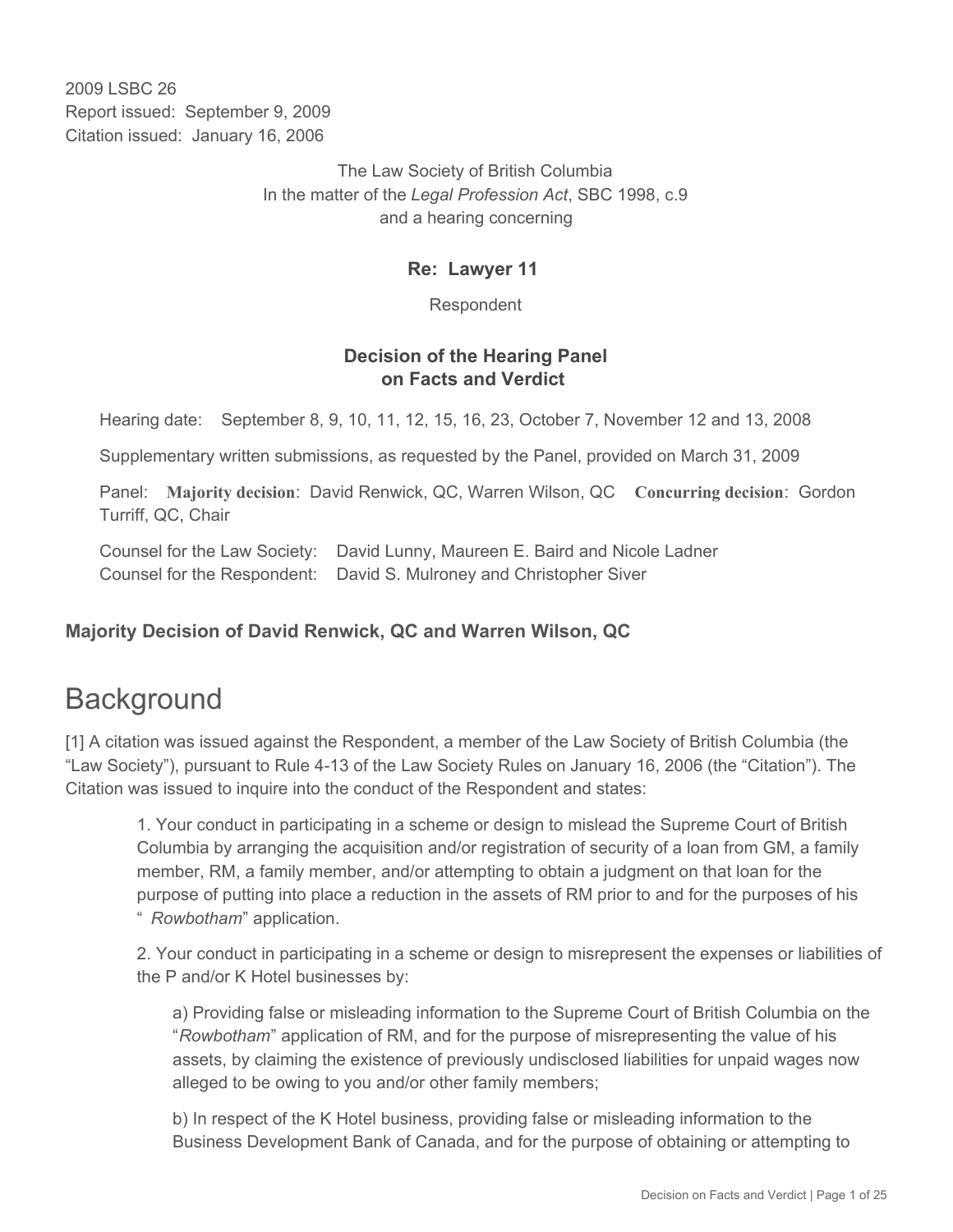obtain a benefit dishonestly for the K Hotel business, by failing to disclose liabilities for unpaid wages now alleged to be owing to you and/or other family members;

contrary to Chapter 1, Rule 2(3) and Chapter 4, Rule 6 of the *Professional Conduct Handbook*.

3. As set out in paragraphs 1 and 2 above, your engagement in dishonourable or questionable conduct that casts doubt on your professional integrity and/or competence or reflects adversely on the integrity of the legal profession or the administration of justice contrary to Chapter 2, Rule 1 of the *Professional Conduct Handbook*.

[2] Counsel for the Law Society tendered several documentary exhibits at the hearing before us. These were admitted into evidence without objection by the Respondent but subject to a document agreement to which we refer below. The filed documents comprise:

1. Pleadings filed in the Supreme Court of British Columbia, New Westminster Registry No. [number], between SM (Plaintiff) (the family member referred to in the Citation as GM) and RM (Defendant) ("Debt Action").

2. Transcripts of proceedings filed in the Supreme Court of British Columbia, Vancouver Registry No. [number], in Her Majesty the Queen against RM, ("*Rowbotham* Application") heard before a Judge of the Supreme Court of British Columbia, beginning in August, 2003, which transcripts included evidence of:

- (a) RM, the father of the Respondent;
- (b) the Respondent;
- (c) KM, mother of the Respondent;
- (d) HM, brother of the Respondent; and
- (e) DM, brother of the Respondent.

3. Several exhibits filed on the *Rowbotham* Application, including Affidavits, some of the exhibits to which were missing.

Further, counsel for the Law Society called the Respondent to give *viva voce* evidence at the hearing.

[3] Counsel for the Respondent, in addition to filing a number of exhibits, called David Unterman and Kevin Woodall, both lawyers, to give *viva voce* evidence at the hearing.

[4] In order to protect the confidentiality of information relating to the affairs of RM, some of the oral evidence was heard in camera and some of the exhibits tendered at the hearing were ordered sealed.

[5] A Documents and Transcripts Agreement (the "Agreement"), dated September 11, 2008, and marked as Exhibit 8 at the hearing, provided, among other things, that the filed transcript excerpts formed part of the evidence led on the *Rowbotham* Application. The Agreement further provided:

This agreement does not in and of itself constitute an admission as to the truth of the contents of any document or transcript excerpt.

[6] Accordingly, we did not consider the Transcript Evidence to be proof of any fact unless the fact in question was admitted by the Respondent. However, the Panel did consider the fact that the evidence had been tendered on the *Rowbotham* Application.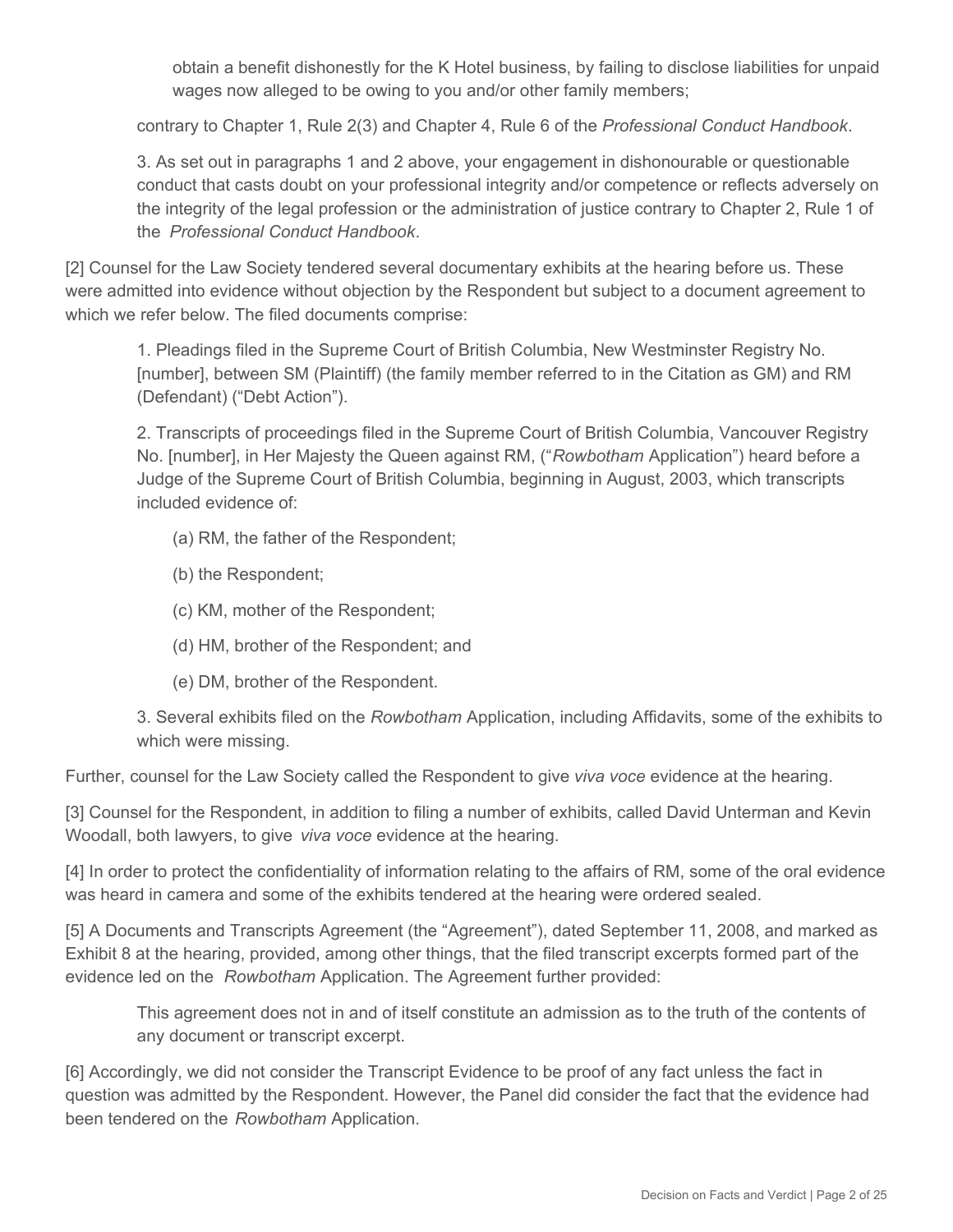## **FINDINGS**

[7] We considered all of the evidence, from which the following narrative emerged:

- 1. RM and KM were the principal shareholders of K Ltd.
- 2. In or about 1996, K Ltd. built a hotel in British Columbia known as the Hotel.
- 3. RM and KM also operated a family business called PE.
- 4. SM operated a similar business in California.

5. The sons of RM and KM, HM, DM and the Respondent, worked in the family businesses from the time before they were in high school. Until 1997, they were not paid for their work by PE. After 1997, they were paid modest wages, \$6,000 to \$7,000 annually, by PE. When they were issued paycheques by PE, they immediately endorsed the cheques and gave them to their father, who deposited the funds into the PE bank account, and PE treated the money as shareholders loans. There was no such arrangement for the work the sons did at the Hotel.

6. The Respondent testified that he was not an "hourly employee" at PE and that it was "abnormal" for him to receive a paycheque.

7. When asked why a similar arrangement for payment of wages to the children was not implemented for work done at the Hotel, the Respondent testified:

A There were ? the first thing is, is actual cash to write a cheque. You have to have funds in the bank to write the cheque, and the hotel was cash poor, I think, all the way until '05 or '06. So until recently there's been a cash flow problem at the hotel, so I don't know if a cheque could have been written. It probably would have bounced. That's one issue. The second issue is when the hotel was built, what my parents told to us is that ? and when I say "told" us, told me and my brothers, was that they were building the hotel for our future. It wasn't necessarily for their future, because by the time it was profitable, paid the mortgage out and had a good cash flow, it would have been for us, not them. And so that was, I think, part of the thinking about why it wouldn't have been ? it wouldn't have made any sense at the time to write a cheque and put it back.

Q But they were building PE for you too, weren't they?

A No. PE is a very hands-on business. Unless you were there to work it, it wouldn't make any sense for you to take anything from it. Whereas the hotel was something where you could hire a manager, the manager could manage it, it would turn a profit, and the five siblings could share in that profit after, you know, the manager was paid out. But PE was different, because you actually had to be there. It wasn't like you could hire a manager and run PE (pp. 304-305).

8. An expert report prepared by Hugh Johnson, Professor Emeritus at SFU, was admitted without objection by the Law Society as evidence of behavioural norms in traditional Sikh households. In his report, Mr. Johnson said, among other things, that it was not uncommon for young adults in traditional Sikh families to work in family businesses without pay:

Sikh families characteristically function as economic units with members pitching in to achieve family goals ... . They do so within a patriarchal structure in which the father or the senior member of the family provides leadership ... . In this environment, parents do not always see the need to give children the incentive of pay and the children do not always expect it.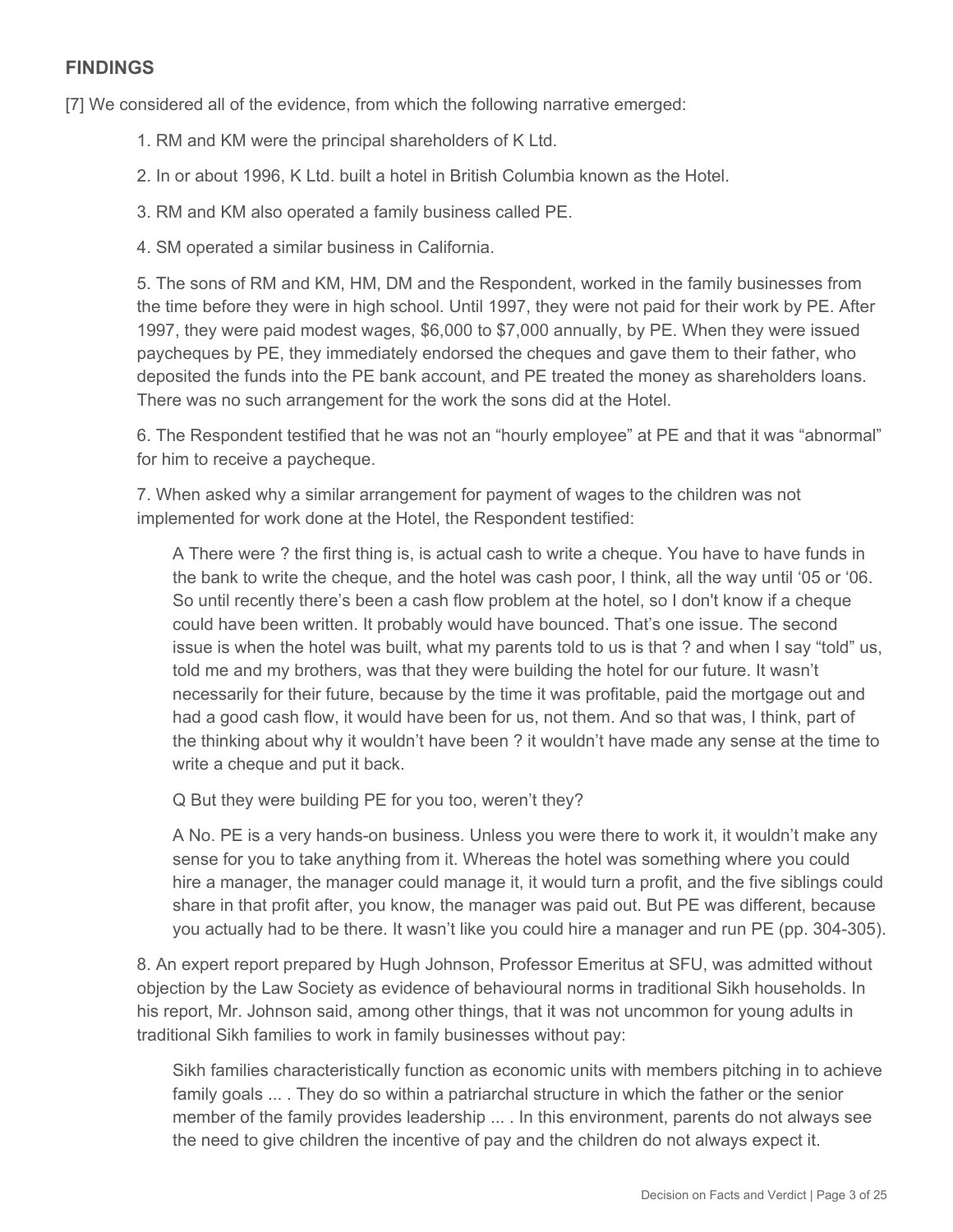In many traditional families, Sikh parents feel duty bound to do everything they can for their children, and Sikh children are conditioned to be obedient to their parents by the affection, loyalty, example and persuasive teaching that they experience within the family. In this culture, most children, even in early adulthood, would find it unthinkable ask [sic] for pay from their parents for helping in a family enterprise. Whatever benefit they receive in gifts or financial support, however we might legally characterize those, they would often, for reasons of traditional [sic] and decorum, characterize as the largess of their parents and particularly their father in his role as the custodian of the family's principal assets ? not the fulfillment of an obligation.

9. The behavioural norms described by Mr. Johnson were norms for the Respondent's family.

10. The financial statements prepared for the Hotel for the years ending December 31, 1997, 1998, 1999 and 2000 made no reference to contingent liabilities for unpaid wages. Other contingent liabilities were recorded. The unpaid wage liabilities were first noted in the 2001 financial statements. Those statements were dated June 21, 2002.

11. The Respondent testified at the hearing before the Panel as follows:

Q So there was no ? were there ? that's sufficient on that point. With respect to the financial statements for the Hotel and your relationship, your financial relationship with the hotel, in 1997 how much did you expect to be paid during that year by the hotel for the work that you did during that year?

A I wasn't promised any specific sum of money.

…

Q So how much were you expecting to be paid going to repeat the question as best I can. In 1997 how much did you expect to be paid during 1997 by the hotel for the work that you did in 1997?

A I wasn't expecting to be paid anything in 1997 for work done in 1997.

Q Thank you. In 1998 did you believe that the 1997 financial statements fairly stated the financial activities of the Hotel for the prior year?

A In 1998 I never would have seen the 1997 financial statement, and if I did, it was by accident or in passing.

Q In 1998, 1999, and 2000, in each of those calendar years, how much did you expect you would be paid during each of those calendar years for the work that you did in each of those calendar years?

A In each of those years I didn't have any expectation in those specific years I would get paid for the work done in those years. (pp. 390-391)

12. The Respondent was not involved in the preparation of, nor was he consulted about, the 1997 through 2000 financial statements for the Hotel.

13. In April 2000, the Respondent graduated from law school and in September 2000 he began his articles with a senior criminal lawyer.

14. On October 27, 2000, RM, together with AB, was charged with first degree murder and were imprisoned pending trial.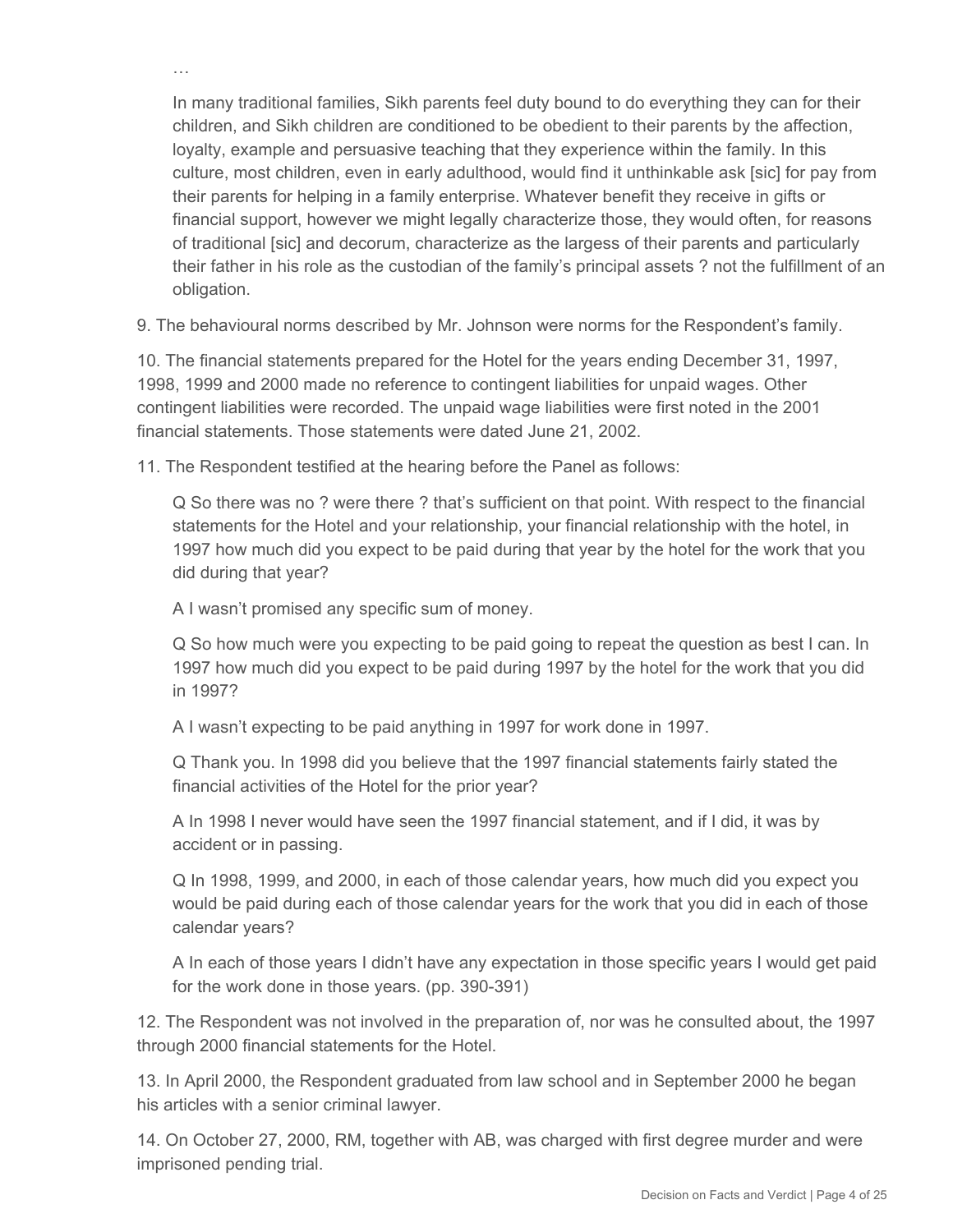15. In December 2000, RM applied for Judicial Interim Release ("Bail Hearing"). For the purposes of the Bail Hearing, RM and KM filed a statement showing that their approximate net worth was \$11,500,000. Bail was denied and RM remained in custody until he was acquitted on the murder charge in March 2005.

16. Shortly after his arrest, RM began to borrow money from his brother, to help pay the legal expenses he was incurring in connection with his defence. Altogether SM lent RM \$330,000 US; the money was paid through PE in the following amounts on the following dates:

- (a) December 12, 2000 \$100,000 US;
- (b) March 23, 2001 \$100,000 US;
- (c) August 9, 2001 \$100,000 US;
- (d) December 13, 2001 \$ 30,000 US.

17. The amount of \$330,000 was not sufficient to cover all the legal expenses incurred by RM through December 31, 2001.

18. The first two loan amounts were advanced without security. However, as consideration for the advance of \$100,000 US made August 9, 2001, RM signed a PPSA Security Agreement ("PPSA Agreement"), dated August 10, 2001. This document was drafted by David Unterman, a solicitor employed by RM. Among other terms, the Agreement provided:

(a) That the security was for the \$300,000 US that had been advanced.

(b) That RM granted SM a security interest in all of the shares that he held or would hold in K Ltd.

(c) That the advances were payable in full on demand after July 31, 2004 with interest at the rate of 8% per annum, calculated semi-annually, not in advance.

(d) That default could occur if:

6(e) the Secured Party deems itself insecure or decides that the Shares are in jeopardy and that the Secured Party has commercially reasonable grounds to believe that the prospect of payment or performance is or is about to be impaired or that the Shares are or are about to be placed in jeopardy;

19. The Respondent was not involved in drafting the PPSA Agreement.

20. In 2001, the Respondent was called to the bar in British Columbia. He was then retained by RM as a member of the defence team and he continued in that role until his RM's acquittal.

21. In September or October 2001, the Respondent was given the PPSA Agreement, likely by KM, and was asked to attend to its registration.

22. In October or November 2001, the Respondent asked Mr. Unterman how to register the PPSA Agreement. Mr. Unterman told the Respondent that he should not act for RM in respect of the registration. The Respondent then contacted Rajdeep Deol, a lawyer, and asked him to arrange for the registration of the PPSA Agreement. On November 29, 2001, the PPSA Agreement was registered by Mr. Deol.

23. In October 2001, SM hired Kevin Woodall to negotiate with the Provincial Government for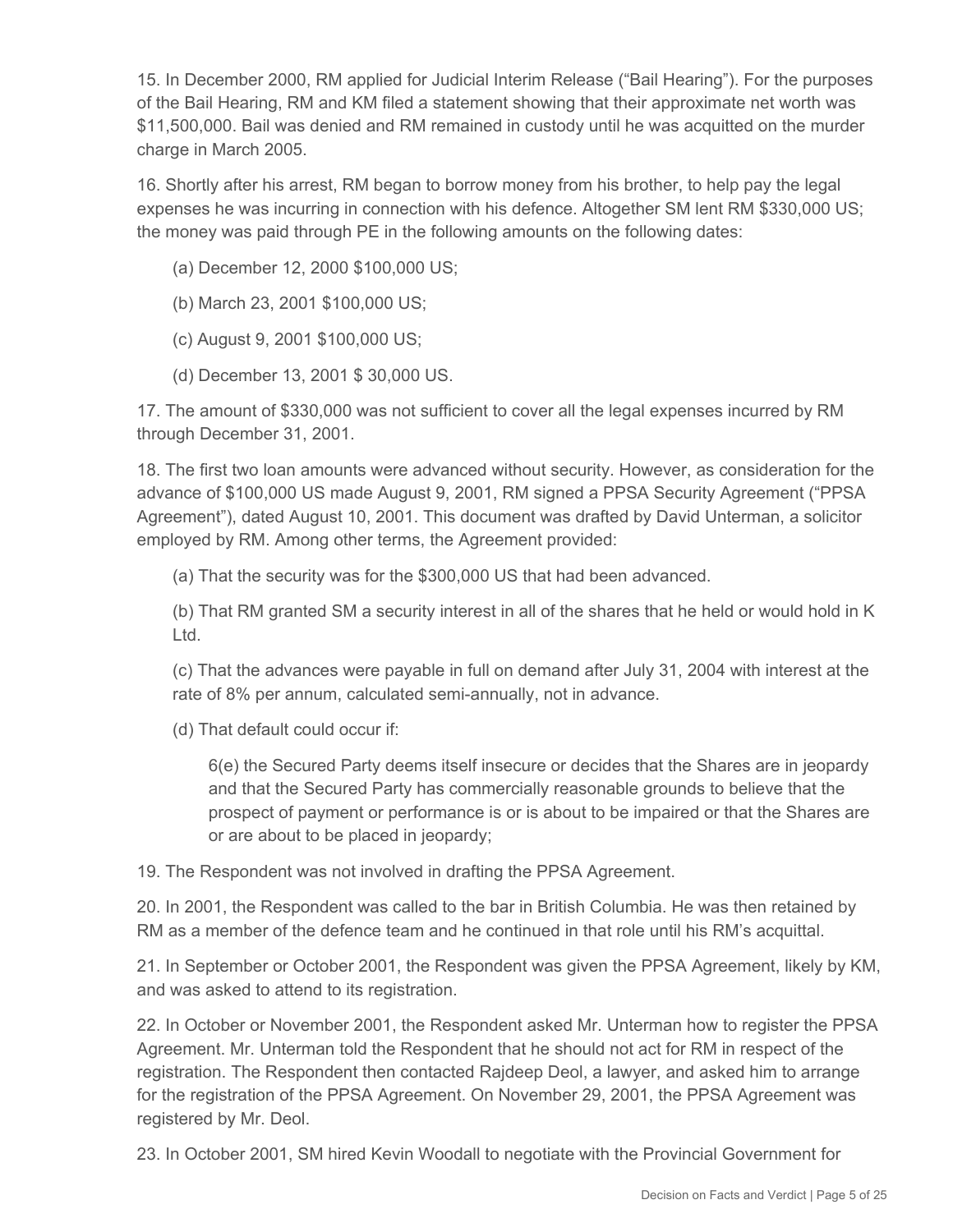Rowbotham funding. Mr. Woodall's first bill was dated October 31, 2001. He delivered monthly bills thereafter.

24. On the *Rowbotham* Application, the primary question was whether RM could pay for his defence with his own resources.

25. Mr. Woodall's position for RM on the *Rowbotham* Application was that RM's contribution for funding should be based on his net worth, so that account should be taken of all bona fide liabilities, including the loans from SM and the payment of deferred wages to RM's children, as well as the cost of liquidating assets, and taxes payable upon liquidation.

26. RM's Notice of Motion requesting *Rowbotham* funding was filed in December 2001.

27. On December 18, 2001, Richard Butler, on behalf of the Ministry of Attorney General ("AG"), wrote to Mr. Woodall requesting, among other things:

... full particulars and documentation of and relating to the loan(s) by SM to RM, including ... the amount of the loan, the circumstances and/or purpose(s) for which it was made, the terms, and the security, the date(s) and amount(s) of loan money advanced, and what has become of the loan money.

28. It is believed that Mr. Woodall provided a copy of the documents to Mr. Butler.

29. In anticipation of the *Rowbotham* Application, the Respondent was instrumental in determining a "conservative value" for the work that had been performed at the Hotel by him and his two brothers from 1997 through 2001. He worked at the Hotel with PE's in-house accountant, GS, in December 2001 and January 2002 to quantify that value.

30. On January 8, 2002, GS wrote a letter (the "GS letter") to Mr. Woodall in which he explained the basis for what were described as management salaries:

Contingent Liability: Management Salaries

2) The Hotel went over budget while construction [sic]. The business was not as good as it was expected. The property was losing money and if the property were to do well K Ltd. would get better interest rate. [sic] As such K Ltd. could not afford to increase the expenses.

The Agreement from the BDC was that K Ltd. would pay a floating interest rate plus a variance based on the success of the business. A more successful business was less risky and the rate could be lowered. The rate was to be the regular rate plus a variance of 2.0%. After construction it was to fall to 1.2% and after showing a profitable business the rate was to fall to 0.6%. The business was not doing well and the rate did not fall even after the construction. After much negotiation the rate fell to 1.2% but because the business has done poorly and below expectations the rate has not fallen to 0.6%.

It was in the businesses [sic] best interest to show a profit so the interest rate would fall. In order to defer expenses K Ltd. has not paid any salary to any of the M Family members.

They are owed and shall be paid contingent on either:

a) The interest rate falls to the BDC Base rate plus a variance of 0.6%, and

b) the covenants of the BDC loan are not violated,

or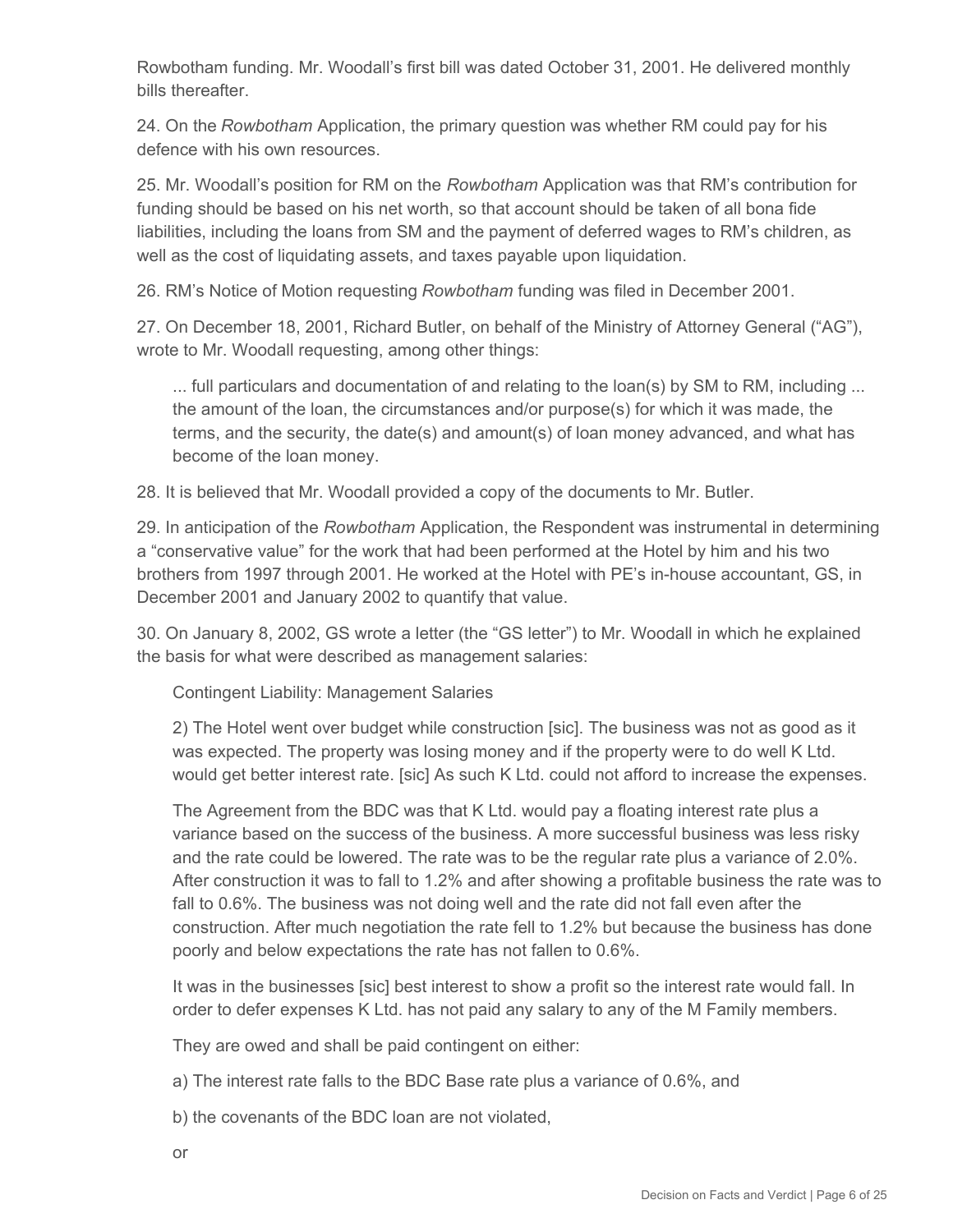c) the business or property is sold,

or

d) The business is able to be refinanced to allow the liability to be paid.

If either of these happens the deferred salary shall become due and payable in reasonably speedy installments.

See Appendix 41B (BDC Loan Agreement and Debit Advice)

a) HM has worked at the Hotel since April 1997 usually 10-12 hours a day, 6-7 days a week. K Ltd. owes him for:

1997 ? \$20,000

1998 ? \$40,000

1999 ? \$40,000

2000 ? \$45,000

2001 ? \$45,000.

Total Owing to HM: \$190,000

b) DM: Graduated from Grade 12 in 1999 and has worked almost full time at the hotel since then. K Ltd. owes him for:

1999 ? \$9,000

2000 ? \$18,000

2001 ? \$25,000.

Total owing to DM: \$52,000

c) The Respondent: Worked at the hotel in the summer of 1997, 1998, and 2000. K Ltd. owes him for:

1997 ? \$6,000

1998 ? \$6,000

2000 ? \$6,000.

Total Owing to the Respondent: \$18,000

Total Owing to HM, DM and the Respondent: \$260,000

31. Mr. Woodall sent a copy of the GS letter to the AG's office shortly after receiving it.

32. About the GS letter, the Respondent said:

Q were you involved in or did you assist in the preparation of this letter?

A I did.

Q Were you involved in or did you assist in the preparation of the part of the letter that's dealing with these management salaries?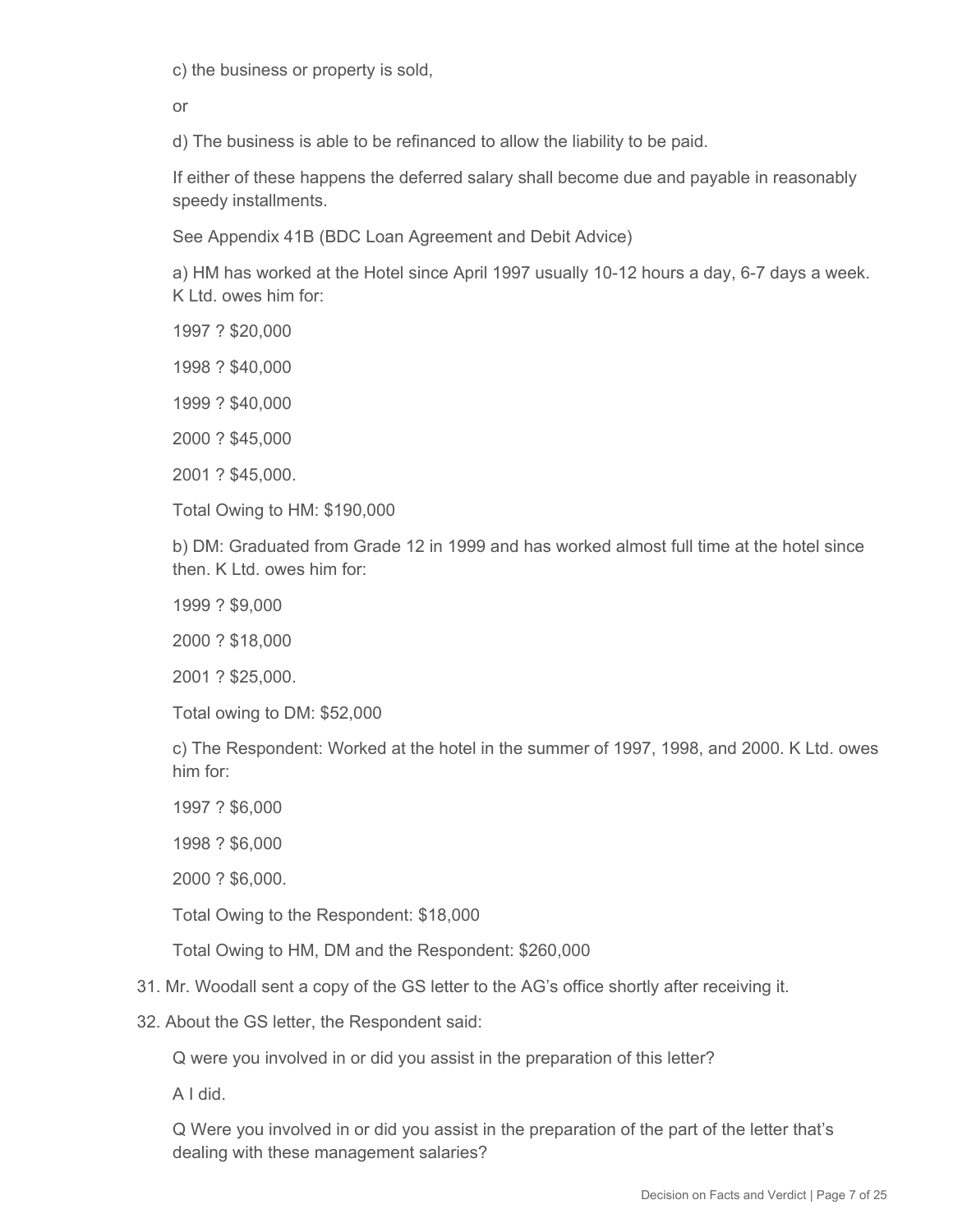A I was not the author of the letter, but I was involved with the contents, assembling the documents and editing the letter and those kinds of things. So I was involved in all of it.

Q Were you aware of the fact that the claims for compensation were set out and disclosed in this letter?

A Yes, I was aware of that. (pp. 439-440)

33. The Respondent also testified:

… when I worked there, I never worked there under an assumption I was working for ten dollars an hour or eight dollars an hour, or you know, some monthly salary. It was, I was working there, my father promised me we would get paid, we didn't discuss how much, we didn't discuss when. He said, we'll pay you when the hotel becomes profitable. (p. 310).

34. The Respondent further testified:

Q If you remember my question, maybe I phrased it wrongly, but there was no other terms or interim terms agreed to between you and your father as to compensation between 1997 and the date you decided to quantify these things?

A No.

Q You're agreeing with me?

A I agree with you, there was no other terms. It was simply the promise from our father, you will be compensated. We didn't write anything down. There was no, you know, triggering event that would trigger it. It was simply left to our father's discretion.

Q And there was no discussion about how you would be compensated, is that fair?

A Well, I mean, I assumed it would be with some sort of money, but.

Q Well, or benefit?

A It would have to be something beyond what we were already receiving as a benefit. I mean, let me back up for a second. I wasn't expecting that the fact I lived at home, didn't have to pay for the groceries, and didn't have to pay for my schooling, would change. So it would have to be something beyond that.

Q All right. Well, you were going to end up with a hotel though, weren't you?

A Eventually, hopefully.

Q Well, isn't that what people do, is build up equity in the enterprise that they're going to end up with?

A That was an important part of what I expected to happen down the road.

Q Well, that would be very nice compensation, wouldn't it?

A I think that would be very good compensation.

Q All right. And I think we can make it clear, if it isn't already, that neither you nor your brother was expecting at some day to get an accounting of saying, well, you put in so many hours and here's your wages?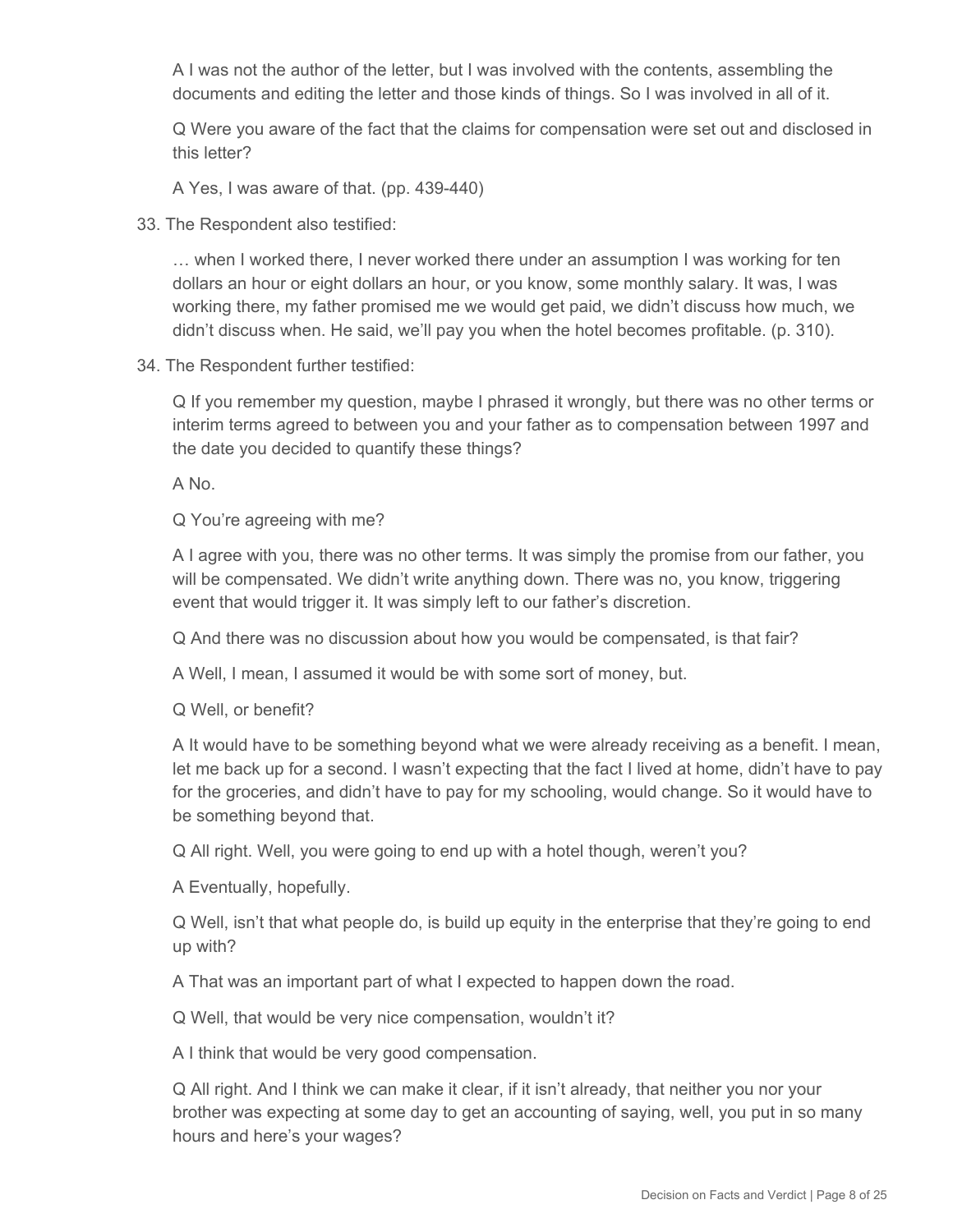A Absolutely. That would be totally foreign, to our family, at least. (pp. 313-314)

35. The Respondent further testified:

A ... don't worry, let this thing turn a profit, you will be compensated. And that was in the spring of 1997.

Q And was that it?

A I mean, I don't remember the exact words. I can only tell you the gist of it, but that's my recollection of the, just of that discussion. Is that the, is that the agreement that you've talked about, that you'd be compensated?

A Yes.

Q Nothing more?

A Nothing more. (p. 312)

36. In June 2002, after long and extensive negotiations, RM and the Attorney General made a defence counsel funding agreement. However, they did not agree on how RM would make his contribution; either in the broad sense, or on an asset by asset, liability by liability, basis.

37. RM and KM owned several properties, including [address], Victoria, BC (the "Y Property"), an office building that was fully leased by the Ministry of Health. In 2000, the Ministry of Health terminated the lease. As RM and KM were unable to find a new tenant, the property became the subject of foreclosure proceedings.

38. On July 15, 2002, an Order Nisi for foreclosure was pronounced in favour of the Imperial Life Assurance Company of Canada ("Imperial Life") in relation to the Y Property. The Order included an order for sale and a judgment against [numbered company], KM and RM in the amount of \$1,922,969.62. The property was subsequently sold, resulting in net sale proceeds of \$1,244,044.29 and leaving a balance owing on the judgment in the amount of \$678,925.33 ("Deficiency Judgment").

39. On or about August 20, 2002, SM's California attorney, Jasdeep L. Ahluwalla, sent to RM a letter stating, among other things:

I have reviewed the [PPSA Agreement] and note that you are obligated to repay my client the sum of US\$300,000 after July 31, 2004. I understand that you are also incurring substantial expenses in certain legal matters in which you are presently involved. I have also become aware that you are giving or pledging other assets to the province of British Columbia.

The intent of this letter is to advise you that my client expects repayment of the loan, along with accrued interest, within one week after the July 31, 2004 maturity date. Further, no extension of time for repayment shall be provided as my client is enduring substantial economic hardship in his own business endeavors.

40. The financial statements for K Ltd. for the year ended December 31, 2001, were completed June 21, 2002. One of the notes to the financial statements read:

10. CONTINGENT LIABILITY AND COMMITMENTS

(c) Deferred salaries owing to the following family members from the 1997 to 2000 calendar years: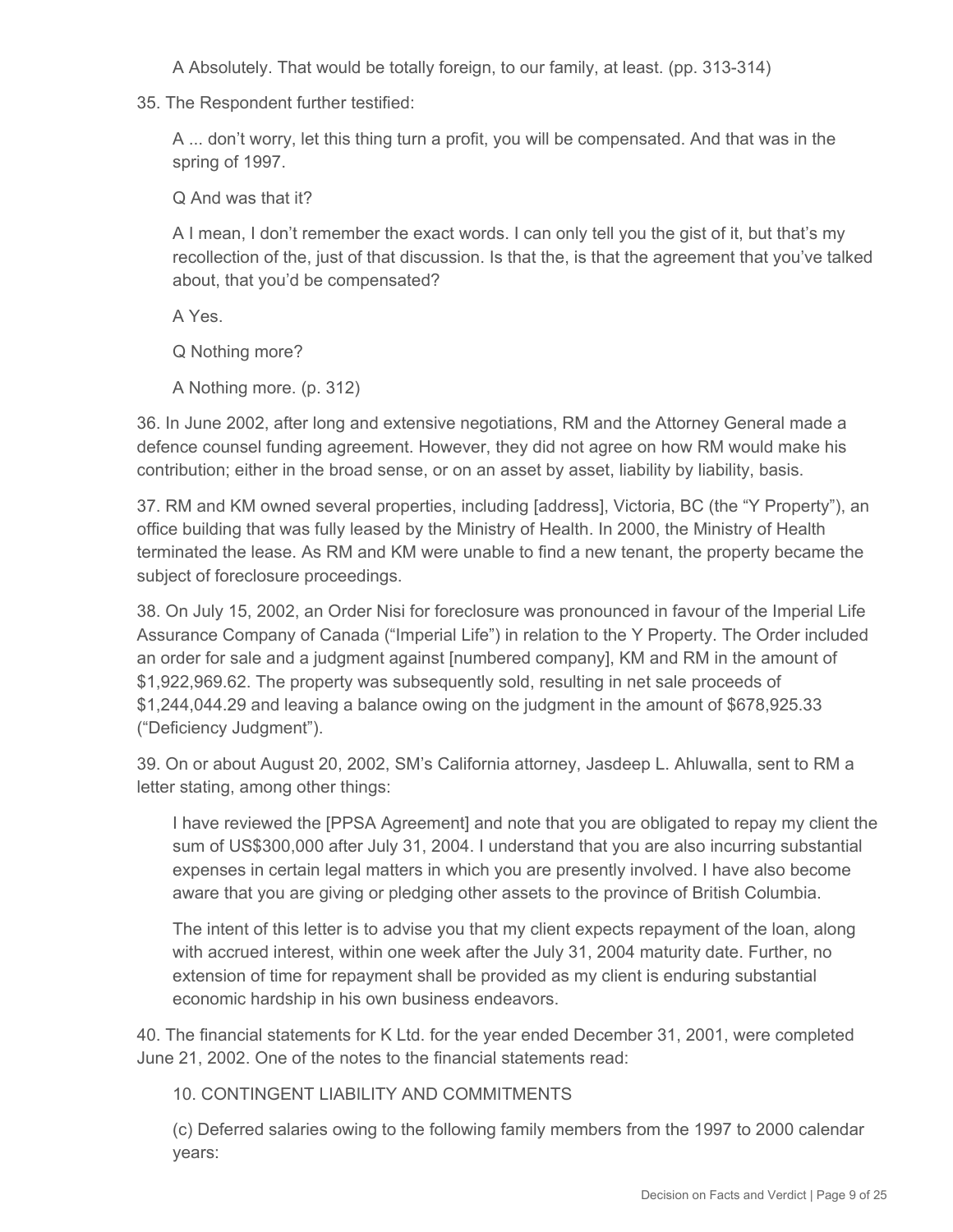- DM (1999 and 2000) \$ 27,000

- HM (1997 through 2000) 145,000

- the Respondent (1997, 1998 and 2000) 18,000.00

\$ 190,000.00

("Deferred Salaries")

The financial statements did not include the Deferred Salaries for 2001 as noted in the GS letter.

41. The financial statements prepared for K Ltd. for the year ending December 31, 2002, were completed on March 14, 2003. These statements also showed the contingent liability for Deferred Salaries of \$190,000. These statements also did not include the Deferred Salaries for 2001 as noted in the GS letter.

42. In or about March 2003, SM paid Imperial Life \$175,000 and took an assignment of the Deficiency Judgment. That payment was agreed to and accepted by the Respondent on behalf of his father. It allowed RM and KM to renew or modify a mortgage held by Imperial Life over property owned by the Ms on H Street in Vancouver.

43. On March 10, 2003, the Respondent swore an Affidavit that was used by RM on the *Rowbotham* Application (the "Respondent's Affidavit"). The Respondent's Affidavit stated that he "solemnly affirm(ed)" that:

56. K Ltd. has promised my siblings and I [sic] payment for our wages when the business first started but had a limited ability to pay. These wages are recorded as contingent liabilities of K Ltd. The wages are payable on either:

(a) the mortgage interest rate payable by K Ltd. to the BDC falling to the BDC Base rate plus a variance of 0.6% and

(b) the covenants of the BDC loan not being violated;

or

(c) K Ltd. or the real property of K Ltd. being sold;

or

(d) K Ltd. is able to obtain refinancing to allow the liability to be paid.

57. These wages were not paid at the time they were incurred as the cash flow was very tight. Instead we agreed to take lump sum wages once the Hotel reached a targeted debt servicing ratio and having its interest payments reduced or obtaining new financing. Both of these items then would allow more cash flow to pay past wages.

44. Before us, the Respondent affirmed the truth of the quoted statements.

45. The Respondent was asked to reconcile paragraphs 56 and 57 of his Affidavit with his evidence before us that there were no triggering events:

Q Okay. Well, read paragraph 56 and tell me how that jibes with your earlier statement that there were no other terms that you gave to us, and there was no triggering event for payment.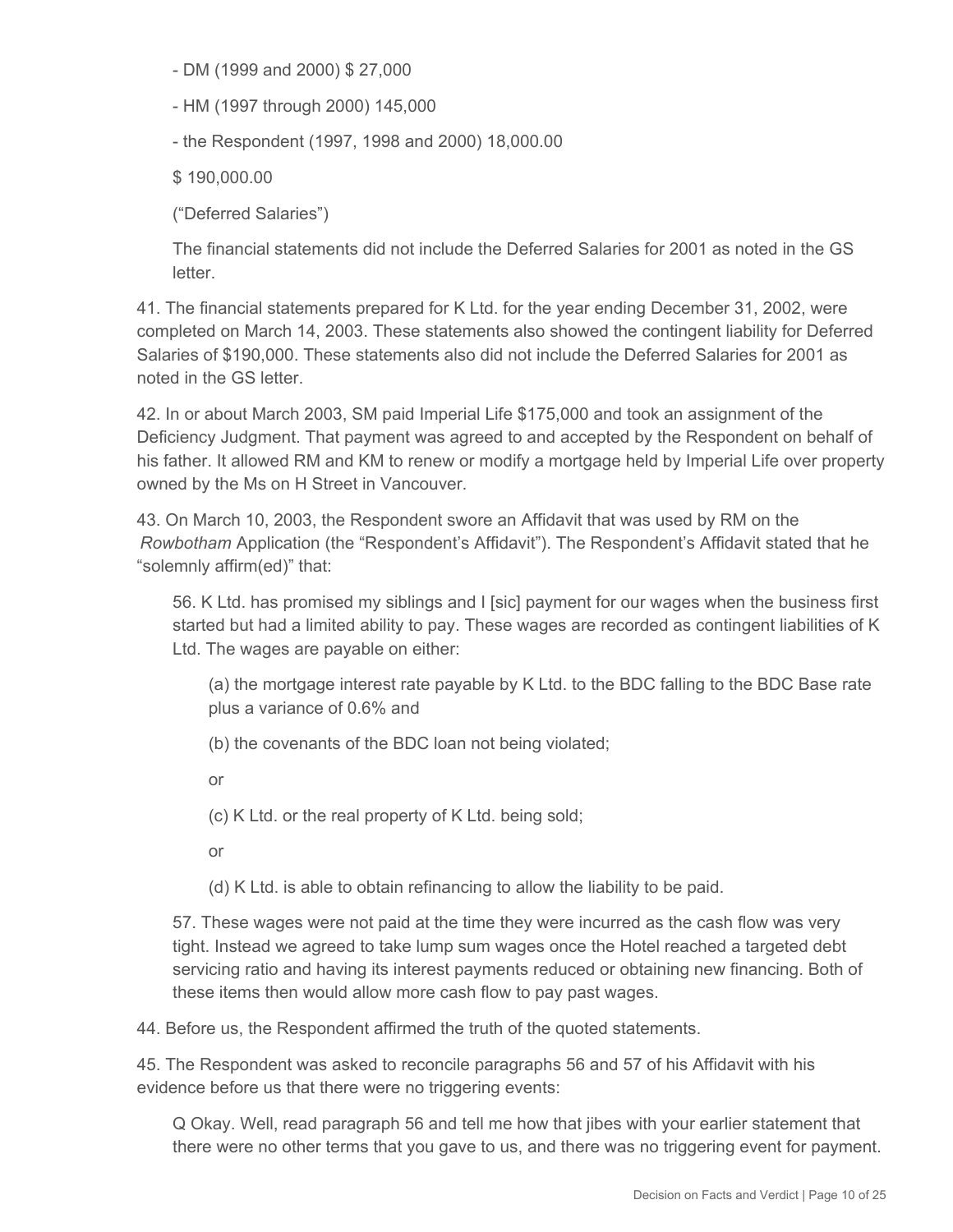Read paragraph 56 and tell us how that, help us find how that is compatible with your earlier testimony.

A Absolutely. You had asked me that between the times we did the work, so from 1997 until 2001, when we sat down to quantify them, whether there were any terms or conditions, and there were not. The quantification and the terms and conditions were all decided and agreed upon in 2001. So these conditions that are in the second sentence in paragraph 56 were all agreed upon in 2001.

Q Well, that's not what it says. It says:

K Ltd. has promised my siblings and I payment for our wages when the business first started but has a limited ability to pay. The wages are recorded as contingent liabilities of K Ltd. The wages are payable on either ...

A Yes.

Q Then these are set out. So you're saying that these terms were put together and then subject of an agreement only in 2001; is that correct?

A That's correct. But I mean, the first sentence, "K Ltd. has promised my siblings and I payment," the promise was made in 1997, so the first sentence relates to 1997. The second sentence, where they're recorded and how they're payable, well, the amounts and the terms were fixed in 2001.

Q Why didn't you put before the court that that was done in 2001 in this affidavit?

A It's in my oral evidence before the court.

Q Now, again you indicate in paragraph 57:

These wages were not paid at the time they were incurred as the cash flow was very tight. Instead we agreed to take lump sum wages once the Hotel reached a targeted debt servicing ratio and having its interest payments reduced or obtaining new financing.

But that wasn't a term that was discussed at the outset; will you agree that that wasn't discussed?

A Part of the problem is, and maybe my ? I don't know how to explain this to you. Looking back in hindsight, I can only tell you what I recall. And I don't know if I was confusing the 2001 or the 1997 and 1998 issues, because I worked in 1997 and either '98, '99, and then 2000, and I recall several times discussing the operations of the hotel with my father and with my brother HM, and discussing the projection report that has been prepared for the hotel, and discussing this covenant that the BDC had, and how it was one of the first signs of the hotel being profitable, when this debt servicing ratio as going to be hit. So no-one ever said to me in 1997 or '98 or '99, you'll get a whack of money as soon as the debt servicing ratio is met, but I knew that that was one of the signs to show for profitability.

Q Your father never entered into an agreement with you that once the targeted debt servicing ratio was arrived at, that you would get your payment of wages in a lump sum; do you agree with that?

A I agree with that. (pp. 316-319)

46. Before us, the Respondent was referred to excerpts from his Transcript Evidence, but neither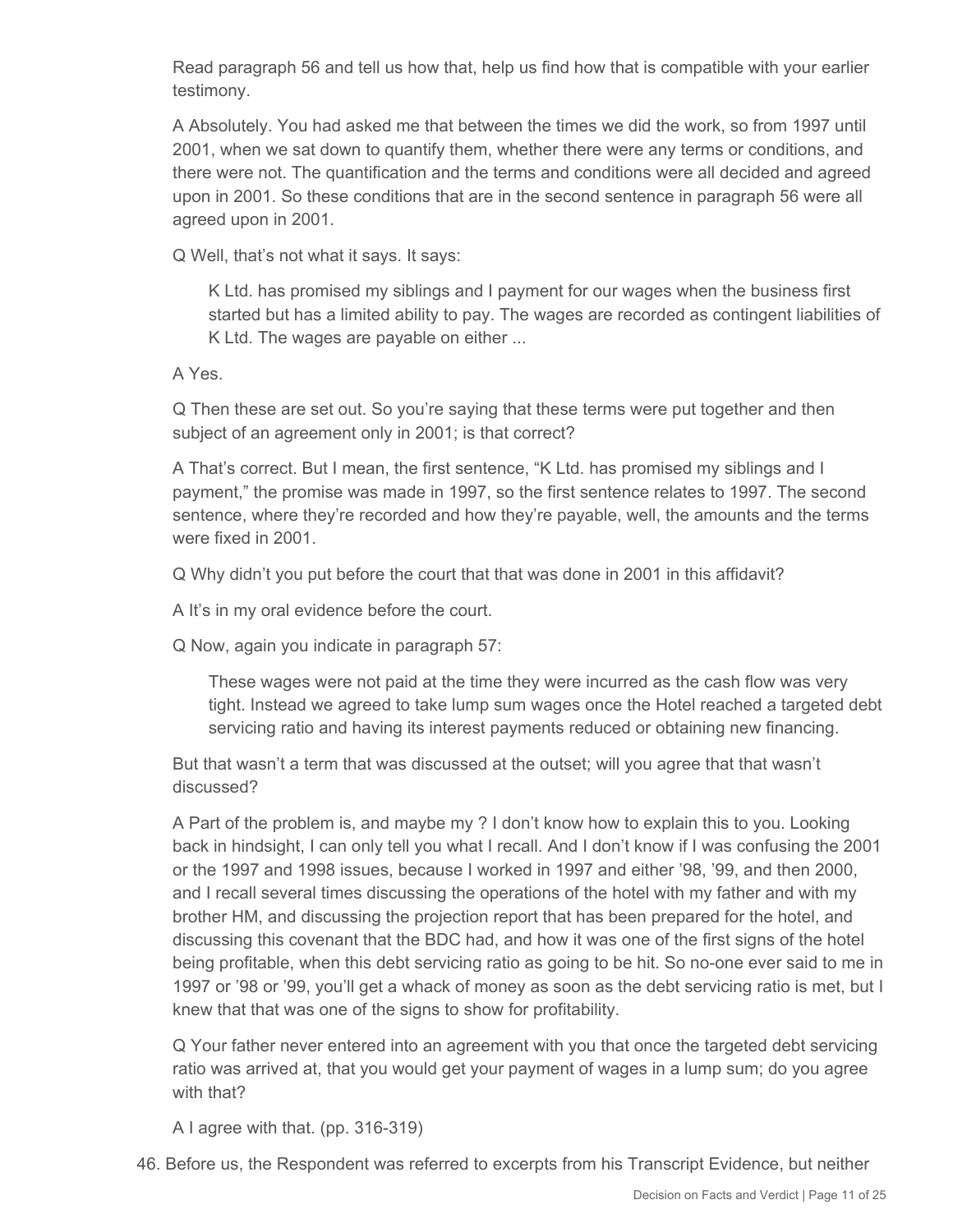counsel for the Law Society nor for the Respondent asked the Respondent to adopt that evidence. We therefore did not consider it.

47. Before completing his evidence, the Respondent asked to clarify one of his responses:

A Can I say one thing ?

Q Yes.

A ? Mr. Lunny. You asked me a question this morning, and it's been bothering me over the lunch hour. You took me to my affidavit, and it was the sentence in paragraph 57.

MR. WILSON: Which Tab?

THE WITNESS: Sorry, it's tab 44, paragraph 57, it's on page 13. So it's this ? sorry, is everybody there? It's the second sentence in paragraph 57, "Instead we agreed to take lump sum wages." I think you asked me, I think you suggested to me that I had never had an agreement with my father that I would take lump sum wages once we reached targeted debt service ratio, and we did not have any agreement until 2001. So I wasn't sure if I ? if you asked me there was never an agreement and there was no qualification on the time, but I wanted to be clear about that. There was an agreement in 2001, but not prior to that. I just don't recall if the question had a time limit, or my answer had a time limit. (pp. 357-358)

48. The Respondent and his brothers did work at the Hotel during the period 1997 through 2001. No records of actual hours worked were introduced into evidence before us.

49. Attached to the Respondent's Affidavit were a number of exhibits. The Respondent testified at the hearing that he assisted in the preparation of an updated net worth statement of RM as at November 2001, which did not show any contingent liabilities for Deferred Salaries.

50. The Respondent testified at the hearing that he assisted also in the preparation of the net worth statement dated January 2003, which provided for a contingent liability of \$190,000. The Respondent confirmed that this was for Deferred Salaries.

51. On March 13, 2003, counsel for SM, Mr. Deol, issued a letter of demand ("Demand Letter") to RM stating that pursuant to paragraph 6(e) of the PPSA Agreement, his client felt that his security was in jeopardy and demanded the sum of \$371,950.68; principal amount of \$330,000 US and \$41,950.68 in interest.

52. On March 27, 2003, Mr. Woodall sent a copy of the Demand Letter to Mr. Waddell, counsel for the Attorney General.

53. On May 14, 2003, the Attorney General brought on an application to force RM to sign an indemnity payment agreement. The judge ruled that he would not hear the application on an interim basis, and ordered inter alia that RM be "restrained from altering, disposing of, or encumbering in any way, any interest he has in any real or personal property whatsoever situated."

54. On June 5, 2003, Mr. Deol, on behalf of SM, filed a Writ of Summons and Statement of Claim in the Debt Action claiming the sum of \$330,000 US together with interest thereon from December 12, 2000 to the date of payment. The Statement of Claim alleged inter alia that the Defendant RM borrowed \$330,000 from his brother between December 12, 2000 and December 13, 2001. The particulars of the amount owing and interest calculations were provided by the Respondent to Mr. Deol.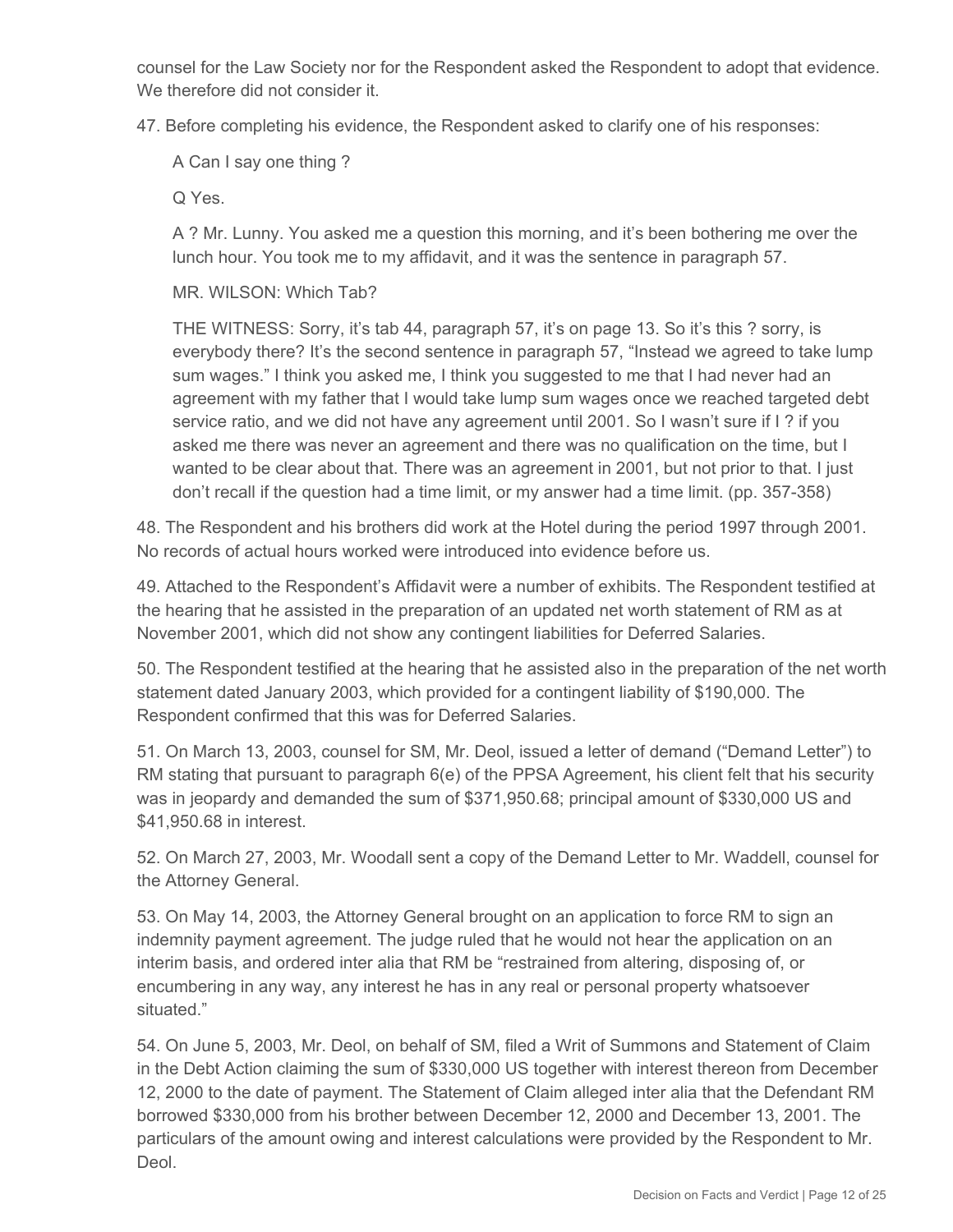55. Paragraph 7 of the Statement of Claim in the Debt Action alleges, inter alia:

Pursuant to the Agreement, on March 13, 2003, the Plaintiff deemed itself insecure and had commercially reasonable grounds to believe that the: prospect of payment of the funds advanced by the Plaintiff to the Defendant was being impaired and pursuant to the terms of the Agreement, the Defendant was deemed to be in default of the Agreement.

56. On June 25, 2003, RM, the Defendant, through his counsel, Mr. Woodall, filed a Statement of Defence admitting all of the allegations set out in the Statement of Claim except paragraph 7.

57. On July 22, 2003, Mr. Woodall sent copies of the Statement of Claim and the Statement of Defence that were filed in the Debt Action to Mr. Waddell.

58. On July 25, 2003, Mr. Woodall sent a letter to Mr. Waddell advising, inter alia, that RM would be taking no position on his brother's Rule 18A application.

59. On July 30, 2003, an Appearance was filed in the Debt Action on behalf of the AG, by Mr. Waddell.

60. At some time prior to July 31, 2003, the Respondent told Mr. Deol that he should obtain a summary judgment in the Debt Action before the *Rowbotham* Application was heard. This would result in the Court adjudicating on the claim and, if accepted, might preclude another Court from questioning the validity of the debt.

61. On July 31, 2003, a Notice of Hearing was filed by Mr. Deol regarding the Rule 18A application in the Debt Action, which was to be heard August 1, 2003.

62. The Rule 18A application was heard before a Master of the Supreme Court of British Columbia in August 2003 and opposed by counsel for the Attorney General and the matter was adjourned to be heard with the *Rowbotham* Application, commencing in August, 2003.

63. The *Rowbotham* Application commenced in August , 2003 before a Judge of the Supreme Court of British Columbia.

64. RM testified in the *Rowbotham* Application as did the Respondent and his brothers, HM and DM and his mother.

65. At the *Rowbotham* Application, RM was represented by Mr. Woodall and the Attorney General was represented by Mr. Waddell.

66. In the *Rowbotham* Application, Mr. Waddell questioned, inter alia, the bona fides of the SM loan to his brother.

67. In September, 2003, the Judge denied the *Rowbotham* Application and written reasons were provided.

68. The Reasons for Judgment on the *Rowbotham* Application were marked Exhibit "AA" for identification on the hearing before us. We have not considered Her Ladyship's findings or commentary in coming to our decision; we have treated the judgment as "res inter alios acta". Counsel referred to this judgment as the "elephant in the room".

69. It is, however, common ground that the Reasons for Judgment in the *Rowbotham* Application caused the Law Society to investigate the Respondent.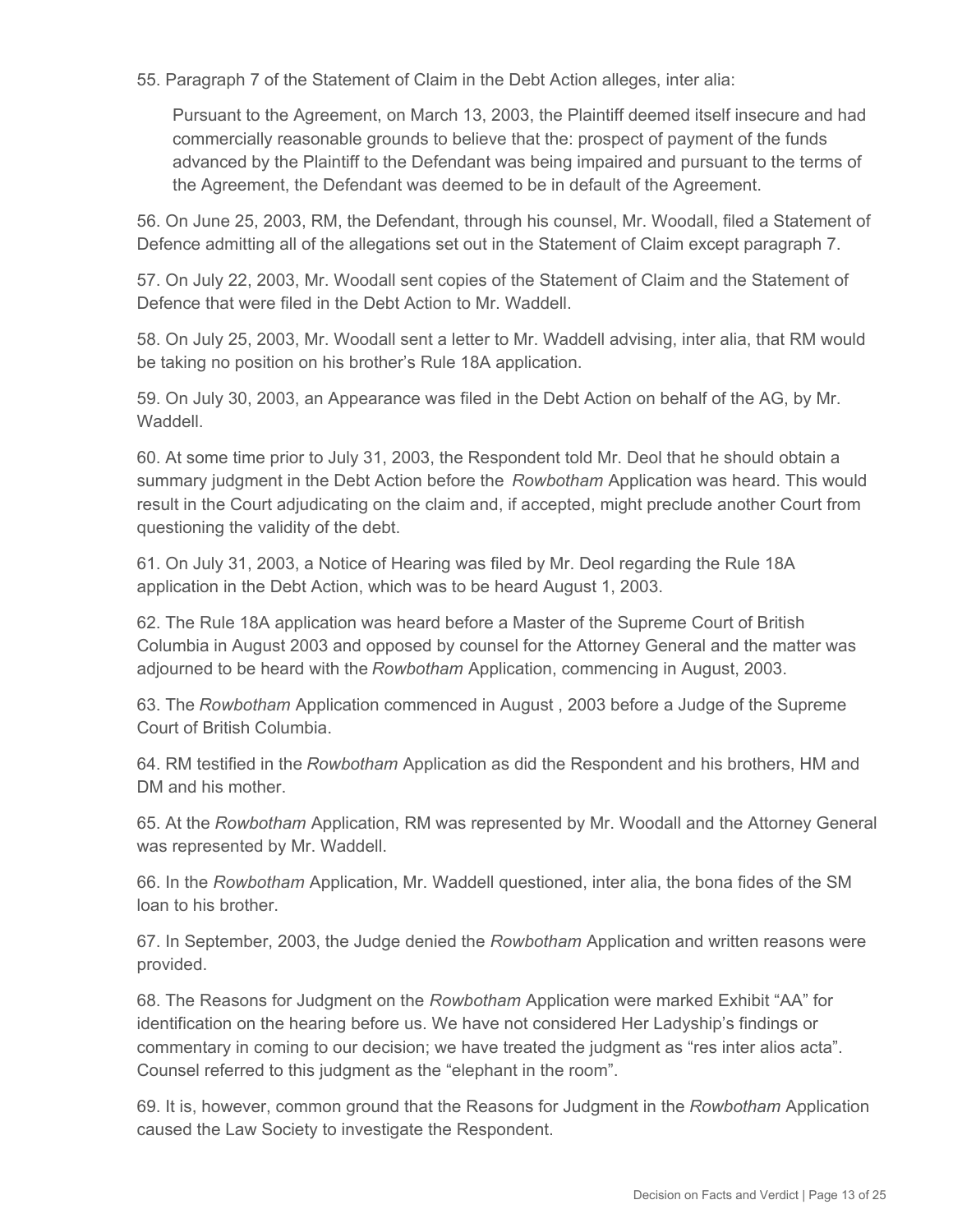70. The Respondent was not a party in the *Rowbotham* Application.

71. On October 23, 2007, the AG commenced a lawsuit against RM, KM, the three M children, including the Respondent, and K Ltd. and two numbered companies claiming, inter alia, a conspiracy to defraud the Government by hiding assets and disguising worth (the "Fraud Action").

72. On January 31, 2008, default judgment was obtained against the defendant SM in the Fraud Action.

73. The Panel was told by counsel for the Law Society that the default judgment was subsequently set aside, but the Panel was not given any further particulars about that event.

# **RULINGS DURING THE HEARING**

[8] On the first day of the hearing of the Citation, counsel for the Respondent applied for a direction requiring the Law Society to deliver particulars of the allegations set out in the Citation. The Panel dismissed the application, both because it was not made in a timely fashion and because we were satisfied, having read a letter from Gary Nelson to counsel for the Law Society dated October 19, 2005, that the Respondent had a clear understanding, no later than that date, of the case he had to meet. Mr. Nelson had been counsel for the Respondent. He preceded Mr. Mulroney, who appeared for the Respondent at the hearing before us. On the Respondent's behalf, Mr. Nelson had argued the application we dealt with in our decision dated July 24 and 25, 2007 and indexed as 2007 LSBC 49.

[9] Throughout the hearing, given the nature of evidence taken in confidence, and forming solicitor/client privilege, part of the proceedings were ordered held in camera and a number of the exhibits were also filed in the in camera proceedings.

[10] At the end of the case for the Law Society, the Respondent asked us to determine that there was no evidence to support any of the allegations made against him. The Panel allowed the application as it related to allegation 2(b) in the Citation, but otherwise we dismissed the application. In respect of allegation 2(b), we concluded that the Law Society had adduced no evidence that the Respondent had provided any information of a kind to the Business Development Bank of Canada about the K Hotel business, nor had it adduced any evidence that the Respondent was a party to a scheme or design aimed at obtaining or attempting to obtain a benefit for the K Hotel business by failing to disclose to the Bank liabilities of the K Ltd. company for unpaid wages.

# **DISCUSSION**

[11] Under the *Charter*, the one leading case with respect to an accused's right to a fair trial is *R. v. Rowbotham* (1988), 41 CCC (3d) 1.

[12] In a *Rowbotham* action, the principal questions are:

(a) Does the accused have the means to fund a defence sufficient to ensure he will have a fair trial?

(b) If the accused proceeds to trial without counsel, will he have a fair trial?

(c) Has the accused been denied legal aid?

(d) If the accused has some financial means, but his means are insufficient to fund a trial of the anticipated length and complexity, what contribution should he make to his defence?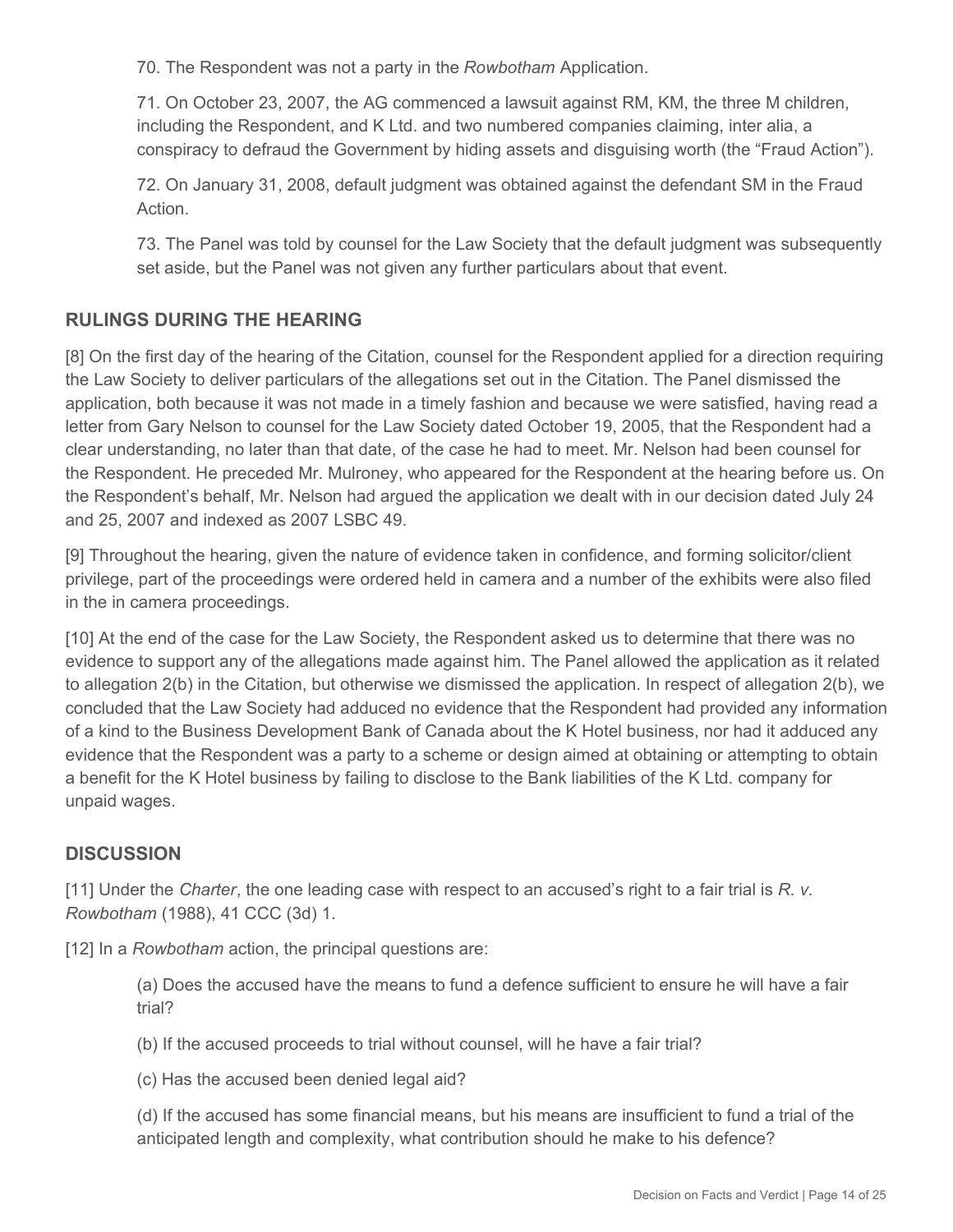[13] The Law Society must prove the allegations against the Respondent on a balance of probabilities: see *F.H. v. McDougall*, 2008 SCC 53, at para. [49], and adopted in *Law Society of BC v. Schauble*, 2009 LSBC 11 (para. [43]).

[14] The elements of the first allegation in the Citation are:

- 1. participating in a scheme or design to mislead the Supreme Court of British Columbia;
- 2. arranging the acquisition of security for a loan by SM to RM; and/or
- 3. arranging the registration of security for the loan; and/or
- 4. attempting to obtain a judgment on the loan;

all for the purpose of reducing the value of the assets of RM in respect of the *Rowbotham* Application.

[15] The *Concise Oxford Dictionary of Current English* (9th ed.) defines "mislead" as to "cause (a person) to go wrong in conduct, belief , etc." and to "lead astray or in the wrong direction." The allegation suggests an element of deception in concealing the truth.

[16] As we see it, it would be enough for the Law Society to prove to the required standard that the Respondent had participated in a scheme to mislead, even if the Court was not in fact misled.

[17] There is no evidence before the Panel that any material fact was not revealed to the Panel and/or in the *Rowbotham* Application.

[18] With respect to the first allegation in the Citation, counsel for the Law Society submitted the alleged loan transaction between SM and RM was a scheme or design to convert a non-arm's length family transaction into a fully secured commercial style loan and have it crystallized, by obtaining judgment on an undefended claim prior to the *Rowbotham* Application.

[19] Further, counsel for the Law Society submitted that even though this scheme or design failed in the *Rowbotham* Application, it does not absolve the Respondent from the "consequences of his involvement".

[20] Counsel for the Law Society further submitted that, as the loan was to be repaid within "one week after the August 31, 2004 maturity date", but that a demand for payment was issued on March 13, 2003 and the "Debt Action" was commenced, which RM did not vigorously defend, goes to the bona fides of this transaction. Furthermore, counsel submitted that, if SM was experiencing financial difficulties, how was he then able to purchase the Deficiency Judgment for \$175,000 in or around the same time that he is making demand on the loan?

[21] Finally, counsel for the Law Society submitted that the attempt to obtain default judgment in advance of the *Rowbotham* Application would foreclose a proper inquiry into the facts surrounding the debt.

[22] In analyzing the Law Society's position, we have to ask specifically what involvement did the Respondent have in the various steps, as it is the Respondent who is cited.

[23] The facts are clear that, once RM was charged, he incurred significant legal fees, and by October 2001, it was apparent to the defence team that Provincial Government funding would be necessary. The Respondent was not involved in the discussions surrounding the preparation of the PPSA Agreement, nor in the preparation of the PPSA Agreement. This was all between Mr. Unterman and RM.

[24] Furthermore, the Respondent did not register the PPSA Agreement. Although on his initiation, he contacted Mr. Deol who subsequently registered the Agreement.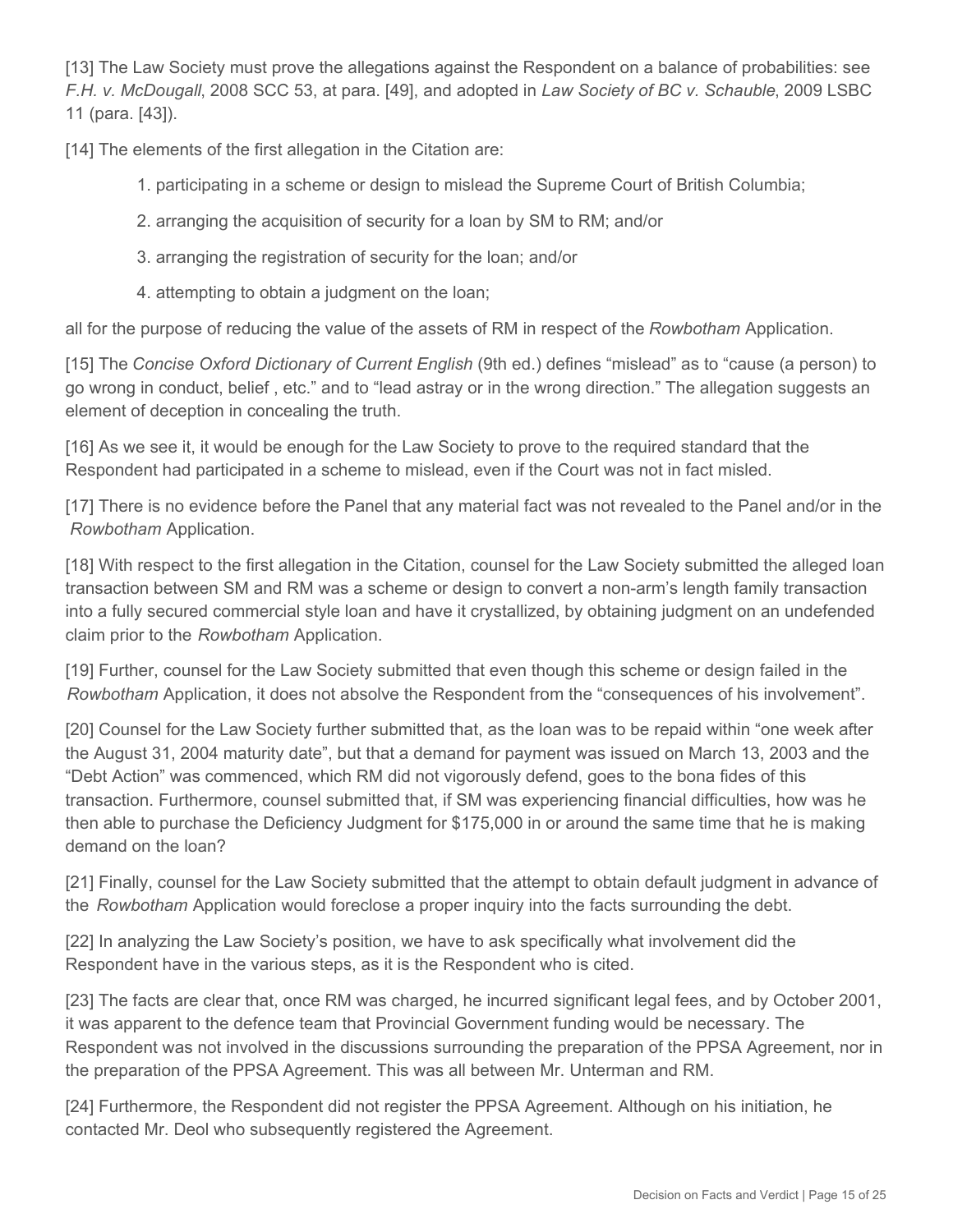[25] As well, the PPSA Agreement was signed by SM on August 11, 2001, several months before Mr. Woodall was retained and before there was any application to the Provincial Government for funding.

[26] Counsel for the Law Society suggested that it must have been contemplated that funding would have been required prior to retaining Mr. Woodall and therefore the defence team must have known that problems relating to the PPSA Agreement would be encountered. If this argument is to have any merit, one would have suspected that the PPSA Agreement would have been registered immediately after it was signed. However, it was not registered until November 2001, which would negate any suggestion of nefarious conduct.

[27] Counsel for the Law Society also contended that the Respondent undertook to find a lawyer to register the PPSA Agreement when he knew or ought to have known that his father was going to apply for *Rowbotham* funding and that the Respondent ought not to have been involved in a transaction that would reduce the value of the assets that would be available to his father as a contribution to the cost of his defence.

[28] Further, it is important to recognize what role, if any, the Respondent had in the Debt Action. Firstly, the Respondent did not represent his uncle. Secondly, he did not represent his father in defending the claim being advanced by his uncle. This was being handled by Mr. Woodall. The only involvement the Respondent had in the Debt Action was to provide an accounting to Mr. Deol as to particulars of the amounts owing and interest calculations on the debt and suggesting to Mr. Deol that he should obtain summary judgment before the *Rowbotham* Application was heard.

[29] Counsel for the Law Society further suggested that it was improper for RM to, on one hand deny, or not admit, paragraph 7 of the Statement of Claim in his Statement of Defence and then not oppose the application for judgment.

[30] The fallacy of this logic is that a debtor could never consent to judgment. There is no requirement that a debtor do absolutely everything to hinder a creditor. There is no suggestion that the monies were not owed. Furthermore, it is generally improper for a lawyer to ignore instructions from his client.

[31] Furthermore, there is no evidence to suggest that there was a legitimate defence to the Debt Action which appeared to be based on a valid debt. The supporting documentation indicates that it was SM's right to declare default under the PPSA Agreement if he deemed himself insecure or decided that the shares were in jeopardy and that the secured party had commercially reasonable grounds to believe that the prospect of payment or performance was or was "about to be impaired or that the shares [were] or [were] about to be placed in jeopardy." Clearly, given the position of the Attorney General, there were commercially reasonable grounds to believe that the shares would be in jeopardy.

[32] Counsel for the Law Society also contended that there was no change in the circumstances between August 2002, when Mr. Ahluwalla put RM on notice that there would be no extensions, and March 2003, when Mr. Deol sent the demand letter to RM.

[33] No evidence was provided to the Panel as to SM's financial circumstances in August, 2002 or March, 2003, and we do not know whether he was or was not himself under any economic restraint.

[34] The Law Society also contended that the initial \$200,000 advance should fall within the norm of traditional Sikh family dealings and would not be expected to have been paid. There is no merit to this contention.

[35] Counsel for the Law Society also contended that the Respondent knew that he could not act against his father's interests by registering his uncle's PPSA Agreement on one hand, but on the other hand, he had no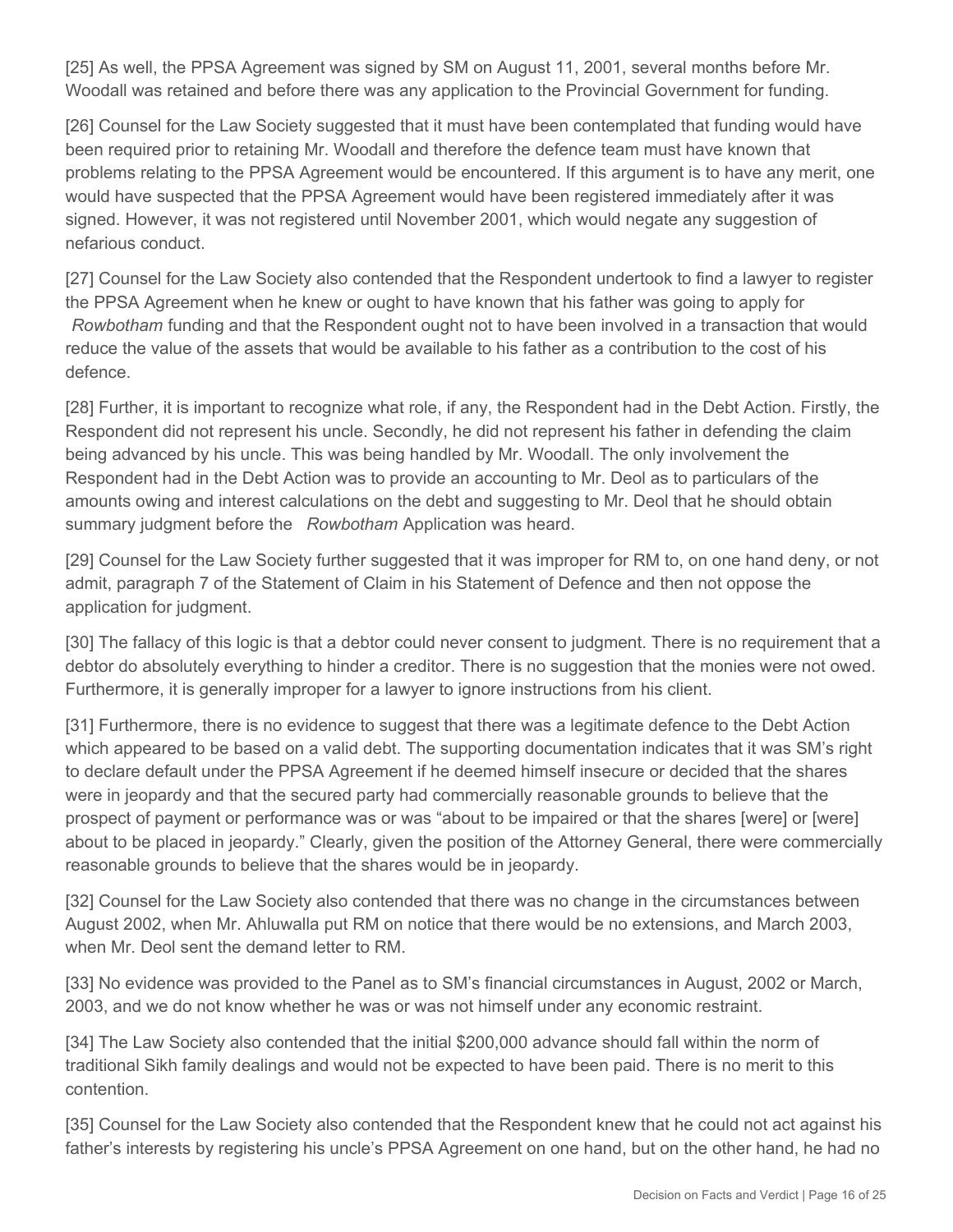trouble in instructing SM's counsel to proceed to judgment against his father. Again, there is no merit to this contention.

[36] Counsel for the Law Society also suggested that there was a concerted effort to foreclose the Attorney General from being involved in the Debt Action.

[37] It is clear that the Attorney General was kept informed of all matters relating to the Debt Action. Copies of the Statement of Claim, Statement of Defence, letters advising that RM would be taking no position in the Rule 18A application, and Notice of Hearing were all provided to Mr. Waddell. The Attorney General was not a party in the Debt Action but, nevertheless, was able to oppose the Rule 18A application.

[38] Finally, counsel for the Law Society has suggested that, as SM did not obtain judgment after the *Rowbotham* hearing, this suggests the whole matter was a sham. The Panel is not influenced by this suggestion as there may be any number of reasons why the Debt Action was not pursued.

[39] It is important to keep in mind that the strategy of RM in the *Rowbotham* Application was that the monies that he would be required to make available would be his net worth after taking into account all *bona fide* liabilities, including the loans from his brother and payment of the deferred wages to his children, as well as the costs of liquidating and taxes payable upon liquidation. It is clear that the Respondent participated, in a very limited degree in relation to the Debt Action, to make his father's best case, and what else was he supposed to do?

[40] In relation to allegation 2(a), the Citation suggests that the Respondent participated in a scheme or design to misrepresent the expenses or liabilities of PE and/or K Hotel business in two specific instances.

[41] We are satisfied that there was no evidence that the Respondent participated in a scheme or design to misrepresent the expenses or liabilities of PE. The Respondent was not involved in preparing any of the financial records of PE, nor was there any evidence presented by the Law Society with respect to PE. Further, on a no-evidence motion, the Panel dismissed the allegation, leaving us to deal with the Respondent's alleged conduct in participating in a scheme or design to misrepresent the expenses or liability of the K Hotel business relating to the previously undisclosed liabilities for unpaid wages.

 $[42]$  The elements of the allegations in  $2(a)$  are:

1. participating in a scheme or design to misrepresent the expenses or liabilities of the K Hotel business;

2. providing false or misleading information to the Supreme Court of British Columbia in the *Rowbotham* Application; and

3. misrepresenting the value of the assets by claiming the existence of previous undisclosed Deferred Salaries.

[43] This allegation is somewhat different from allegation (1) as it suggests not only participating in a scheme or design to mislead, but also an element of providing false or misleading information to the Court.

[44] In analyzing the allegation involving the K Hotel business, counsel was asked to provide written submissions on the following question:

In respect of the allegation numbered 2(a), must the Law Society prove that the Respondent participated in a scheme or design to misrepresent the PE and/or K Ltd. expenses or liabilities by both:

1. providing false or misleading information; and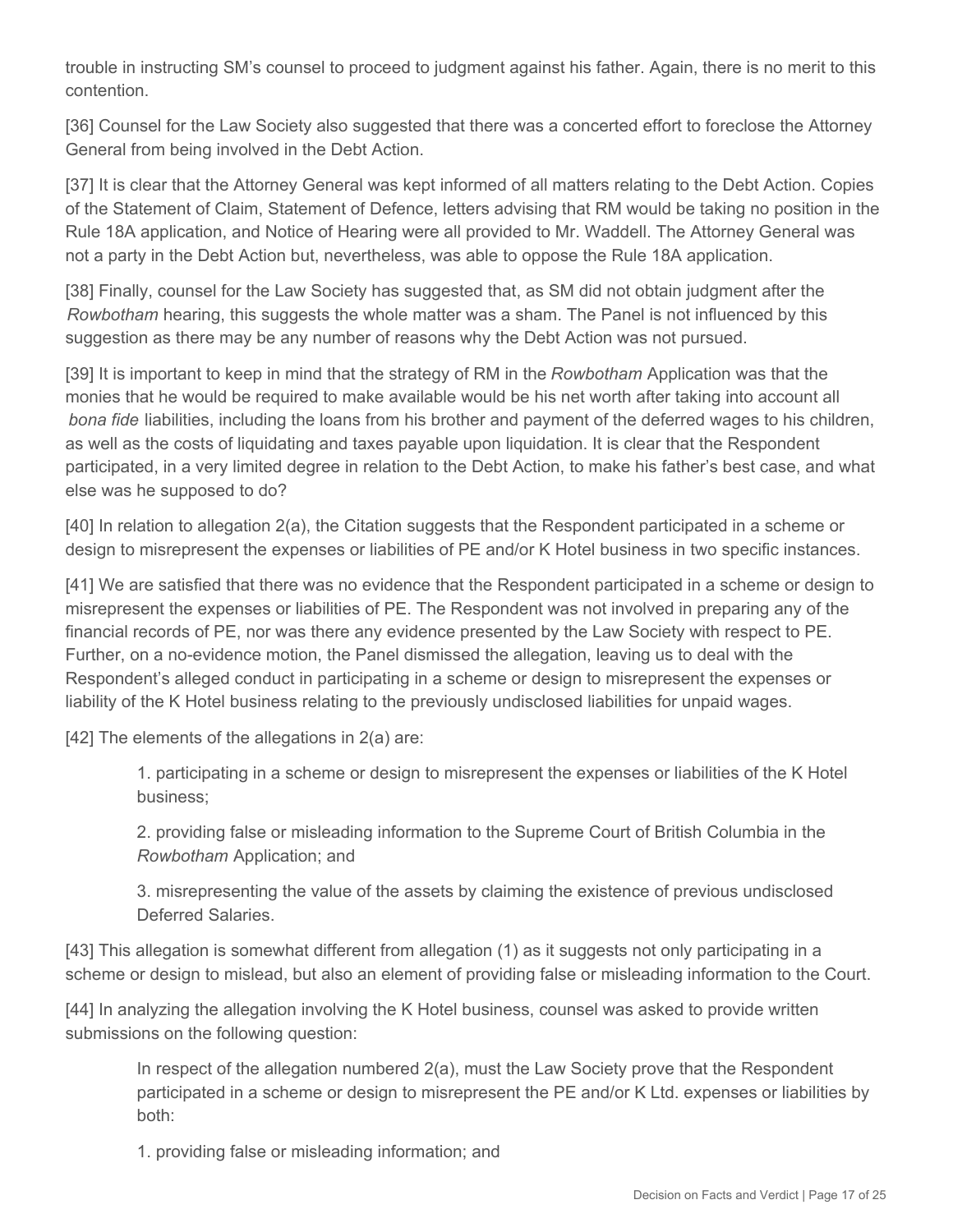2. claiming previously undisclosed liabilities?

[45] Rule 4-14 of the Law Society Rules ("the Rules") sets out the requirements for the contents of a citation:

- 1. A citation may contain one or more allegations.
- 2. Each allegation in a citation must

(a) be clear and specific enough to give the respondent notice of the misconduct alleged, and

(b) contain enough detail of the circumstances of the alleged misconduct to give the respondent reasonable information about the act or omission to be proved against the respondent and to identify the transaction referred to.

[46] We are satisfied that, in the context of a disciplinary hearing, the technical rules pertaining to criminal indictments and information and civil proceedings need not be adhered to with the same precision (James T. Casey, *The Regulation of Professionals in Canada*, pgs 8-15; *Bartell v. Manitoba (Securities Commission)*, 2003 MBCA 30, paras. 35-37; *Roy v. Newfoundland Medical Board*, [1996] MJ No. 234(CA), application for leave to appeal to Supreme Court of Canada denied [1996] SCCA No. 491 (QL); *Golomb v. College of Physicians and Surgeons of Ontario*, [1976] OJ No. 1707 (Div. Ct.), para. 32).

[47] In *Béliveau v. Barreau du Quebec* (1992), 101 DLR (4th) 324 (Que. CA), Beauregard JA wrote, at page 331:

A complaint to a disciplinary committee is not a criminal or quasi-criminal proceeding: … Nor is professional misconduct a criminal offence …, and it is therefore not necessary, in my opinion, that disciplinary charges be worded with the formalistic and rigid precision of criminal charges.

[48] The Respondent must be given reasonable notice of the allegations made against him so that he can fully and adequately defend himself.

[49] In *Novak v. Law Society of British Columbia*, [1972] BCJ No. 522, McKay J. held at paragraph 12:

The citation in this matter sets out in detail the conduct to be inquired into and the applicant well knew the complaint he had to meet. He would know that on the basis of that conduct, if established, he could be found guilty of professional misconduct or conduct unbecoming a member of Society or of both, depending on the view taken by the Benchers of that conduct.

[50] We are satisfied that the Respondent was provided with reasonable notice of the nature of the allegations made against him and, as we previously ruled, further particulars were not required.

[51] In *Scaplen v. New Brunswick Real Estate Association*, 2007 NBQB 45, counsel for the realtor argued that use of "and" in the charge:

Graeme Scaplen, Royal LePage Commercial Eastern and Royal LePage Atlantic failed to comply with article 23 of the *Code of Ethics* and *Standards of Business Practice*, in particular, failing to respect the contractual relationship of the Complainants *and* in failing to negotiate a purchase of the property through the Listing Agent (para. 27, emphasis added).

was conjunctive and that the Association had to prove both elements in order for there to be a finding of professional misconduct. The Discipline Panel concluded that a finding of misconduct could occur if either of the two elements were proved. This decision was upheld on appeal to the Queens Bench.

[52] On appeal, Justice Grant held that: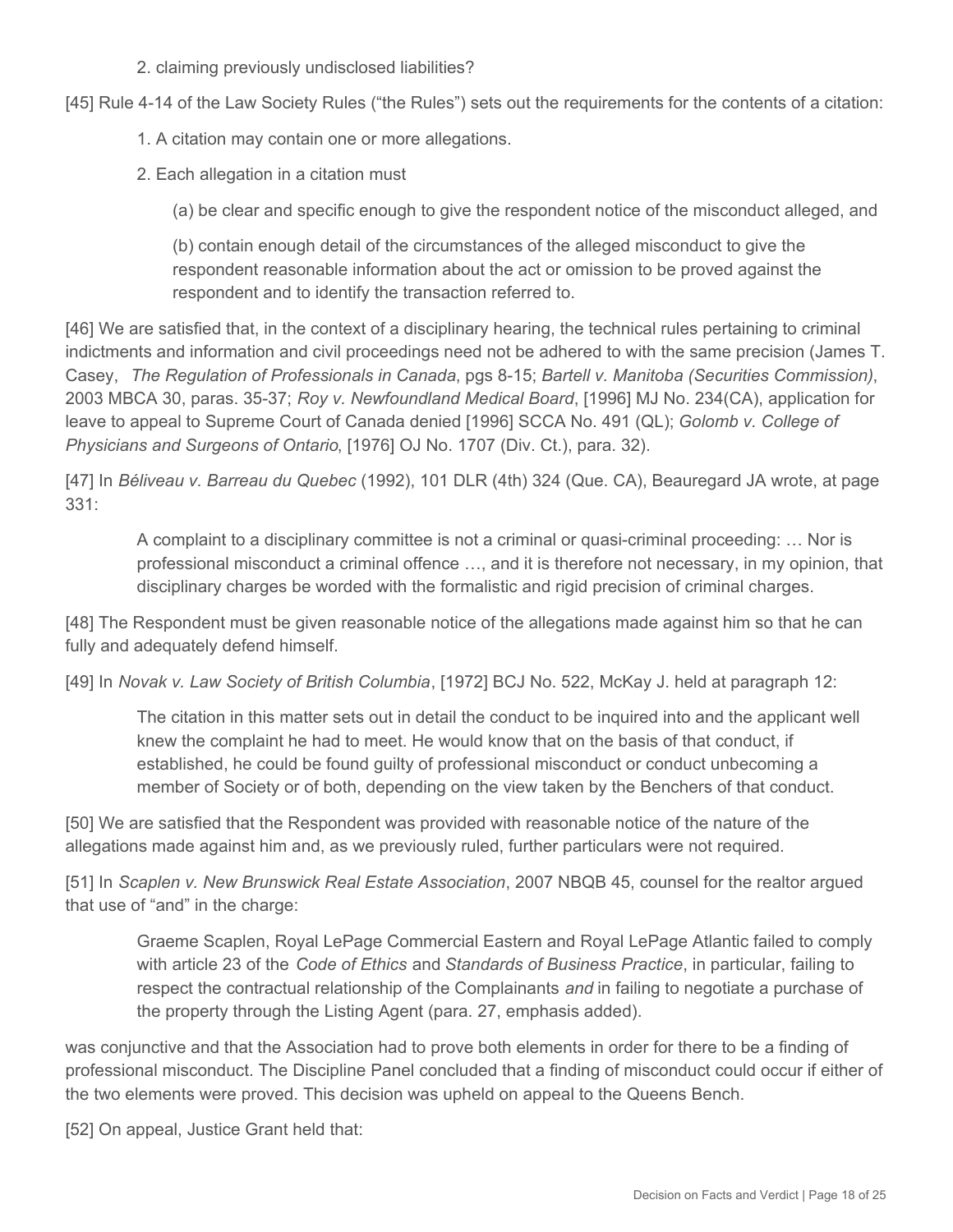[26] In my view these findings match with the allegations of wrongdoing set out in the charge under Article 23 and I therefore find that the particulars provided by the respondent to Mr. Scaplen meet the test of sufficiency …

[53] In dealing with the issue of the use of "and" as a conjunctive rather than a disjunctive term, Mr. Justice Grant stated:

[31] … While the respondent, in providing particulars to Mr. Scaplen, used the conjunctive "and" rather than a disjunctive term, I am satisfied, based on the Record, that Mr. Scaplen was not denied a fair hearing as a result.

and

[32] Furthermore, what is most important about the particulars, in my opinion, is not how they are worded but that they identify the standard that the member is alleged to have breached. Once that was done it was the Committee's task to interpret the standard, not the respondent's.

[54] The basic thrust of the argument by counsel for the Respondent is that allegation 2(a) has distinct interrelated elements, all of which go towards the allegation claimed, which cannot be read logically in a disjunctive manner. His position is that, in order to find that the Respondent participated in a scheme or design to misrepresent the companies' liabilities or expenses to the Court in the *Rowbotham* Application, it must be shown the previously undisclosed liabilities for labour expenses claimed was done without "colour of right". As such, it is argued that the construction of allegation 2(a) involves the particularization of the false and misleading information as being strictly related to claims of previously undisclosed liabilities, which are in turn interpreted as being related solely to the aforementioned labour costs.

[55] In paragraph 20 of his submissions, counsel for the Respondent states:

Clearly the reason the Law Society refused to particularize was because the Law Society's theory of the case, and the way they presented their case, was to assert that the claims themselves for compensation for labour were without basis and were a fabrication. That was the meaning and aim they clearly ascribed to the count. It was only part way through the hearing that the Law Society realized there was a legitimate basis for the claims and attempted to shift the theory of its case to saying that if there was any incorrect evidence about anything that the count was made out. Such a shift in the nature of the allegation during a hearing would if permitted and adopted by the panel render the hearing completely unfair and should not be permitted.

[56] Counsel for the Respondent further submits that a failure to give particulars of one component of an allegation, as is argued to be the case under the Law Society's interpretation of allegation 2(a), would be procedurally unfair in not allowing the Respondent to properly refute allegations of providing false or misleading information at his father's *Rowbotham* Application.

[57] In response, the Law Society's position is that a finding that the Respondent was involved in a scheme or design to misrepresent the assets and expenses of PE and/or K Ltd. can be made out either by establishing that the Respondent provided false or misleading information or by his claiming of previously undisclosed assets, or both.

[58] At issue is whether such an interpretation can be supported with due regard to the drafting principles and interpretive framework that govern citations at a hearing.

[59] In discussing the general framework for such an analysis, a useful summary is provided in *Brendzan v. Law Society of Alberta*, [1997] AJ No. 680 at paras. 45 to 48: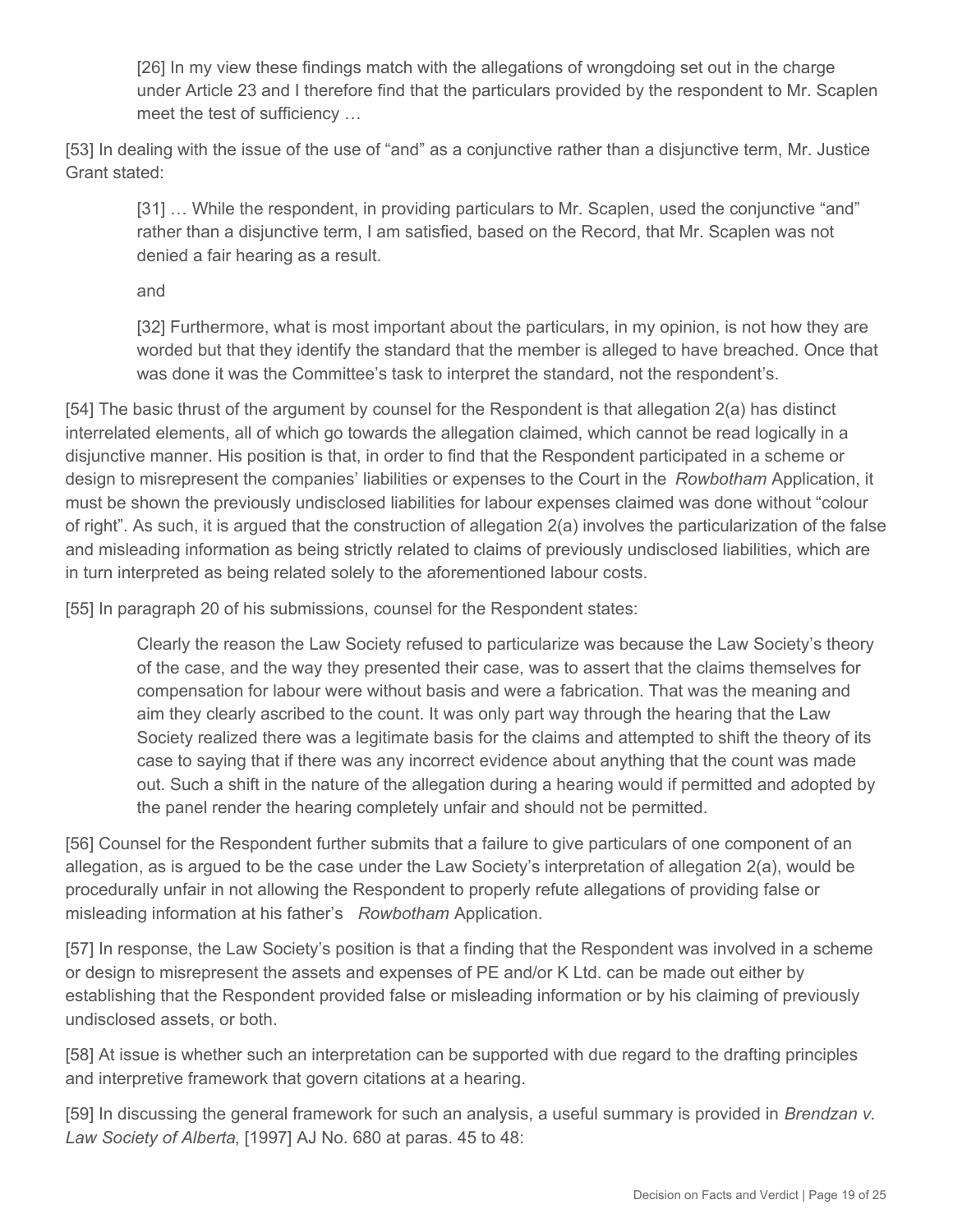45 When notice is given to a member of the Law Society by way of a general citation with separate particulars, the purpose of the citation is essentially no more than a "call to arms" or an initial summons to battle. It is intended to put the member on notice and to engage him for the purpose of the dispute to come. In the same way as a criminal Information, which is drafted very generally for even the most serious offence, *the purpose of a general citation is to give notice together with a formal albeit general indication of the acts and matters which will be in issue. In many cases this is sufficient to meet the rules of audi alteram partem because the member or accused very well knows the facts against him which ground the charge.* If not, then the particulars should function to provide such further information as is required to meet the requirements of natural justice and to enable the member or accused to know the case he has to meet and to be able to prepare a defence.

46 The Supreme Court of Canada in *R. v. Sault St. Marie* (1975), 3 CR (3d) 30 addressed the issue of whether a charge was so wide as to be a nullity. The Court held (within the context of the higher standard required for criminal proceedings):

In my opinion, the primary test should be a practical one, based on the only valid justification for the rule against duplicity: does the accused know the case he has to meet, or is he prejudiced in the preparation of his defence by ambiguity in the charge? (at p. 35)

47 Even before the landmark decision of *Sault St. Marie*, courts were applying common sense and natural justice in the context of challenges to citations based on lack of specificity in the context of professional disciplinary matters. In *Re Novak and the Law Society of British Columbia* (1973), 31 DLR (3d) 89, the Court held:

I think it can also be said that such administrative tribunals performing judicial functions are not bound by the technical rules involved in the drafting of indictments and informations, provided always that the provisions of the statute involved are carried out and the proceedings are conducted within the bounds of "natural justice". (at p. 98)

48 I find, on the basis of this law, that the Citation provided to the Applicant in this case was, together with the particulars eventually provided, sufficient to meet the rules of natural justice and the requirements of *audi alteram partem*. The practical test set out in *Sault St. Marie* asks "does the accused know the case he has to meet, or is he prejudiced in the preparation of his defence by ambiguity in the charge" and to this I would answer that the Applicant does know the case he has to meet and is not prejudiced by any ambiguity in the charge.

[emphasis ours]

[60] In applying the above passage, allegation 2(a) of the Citation provides sufficient clarity of the scope of the allegation in specifying the precise nature and transactional span of the alleged misrepresentation. As we previously ruled that particulars provided by the Law Society have been sufficient, an attack on the general scope of allegation 2(a) does not appear to have much merit insofar as it relates to the case that must be met.

[61] One issue raised by counsel for the Respondent, in an interesting, albeit obtuse manner, relates to the significance of the second prong of allegation 2(a); specifically, what is the significance of the fact that liabilities were previously undisclosed? A follow-up to this is whether the simple fact that they were previously undisclosed is sufficient to support an allegation of a scheme to mislead the Court?

[62] The Law Society's position on this is stated at para. 18 of their submissions: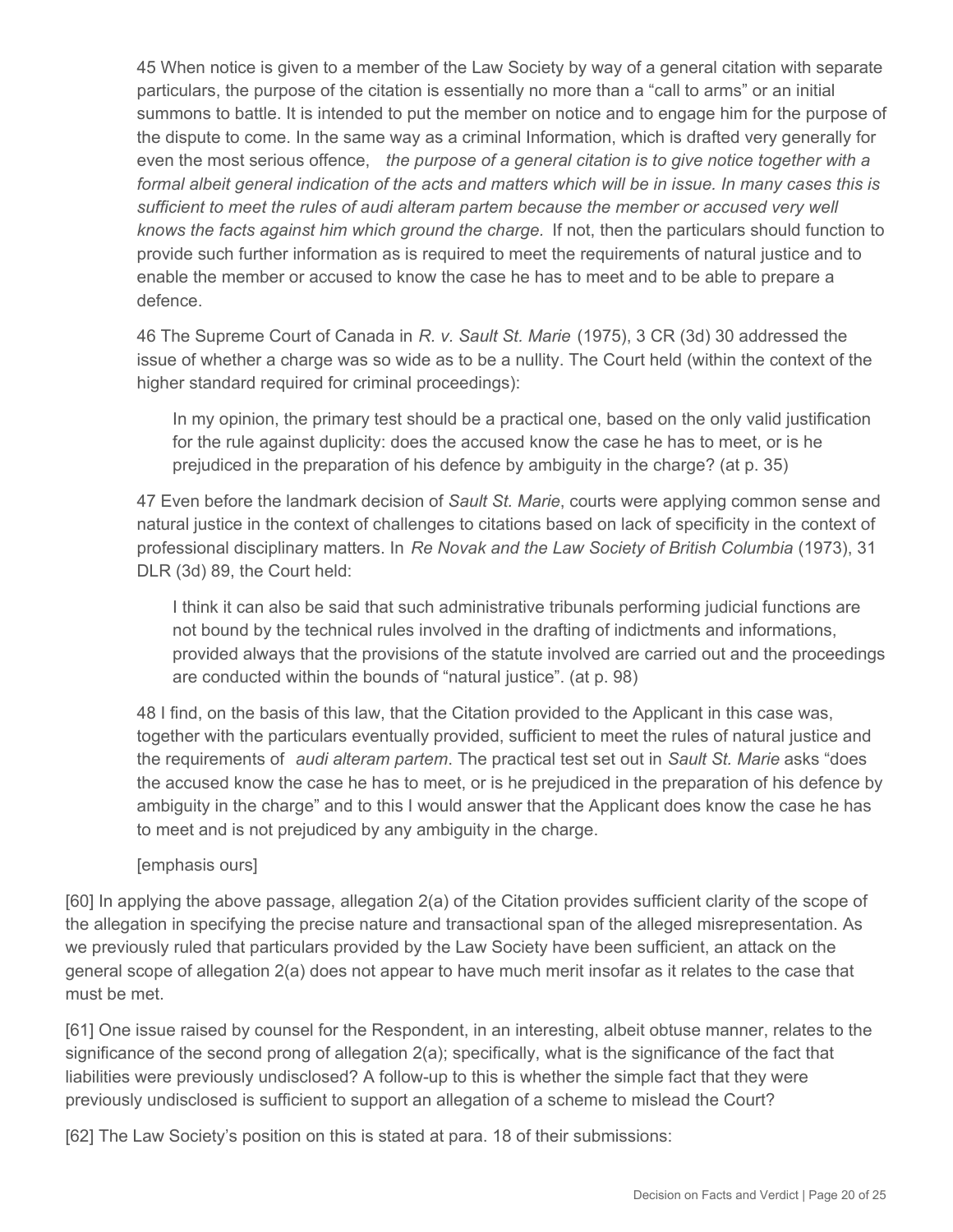In this case, the citation makes clear that the conduct under scrutiny is the Member's alleged participation in a scheme to misrepresent PE and/or K Ltd.'s expenses or liabilities. The circumstances of the alleged misconduct include providing false or misleading information to the Court or claiming previously undisclosed liabilities. Proof on a balance of probabilities of either of these circumstances, in and of itself, proves the Member's participation in the alleged scheme or design. This is enough for the Panel to make a finding of professional misconduct.

[63] This was further clarified in the Law Society's reply submissions at para. 2 as follows:

The question posed by the Panel in its March 3, 2009 memorandum posits two alternative interpretations of Count 2(a) of the Citation. However, both alternatives incorporate the express essential element of the count that the Member "participated in a scheme or design to misrepresent the PE and/or K Ltd. expenses or liabilities." The Law Society, of course, accepts that this must be found by the Panel to have taken place in order for Count 2(a) to be made out.

[64] Ultimately, however, such a question goes to the merits of the case against the Respondent at the disciplinary hearing. A predetermination that the second prong of allegation 2(a) must be read in conjunction with the first prong in order to make out the claim of professional misconduct is to prejudge the merits of the Law Society's case.

[65] The question is whether the events in question amount to professional misconduct, not the specific requirement for such a claim. Such an interpretation is further supported at para. 49 and 50 of *Scaplen, (supra)* which provides that:

[49] In my opinion Mr. Scaplen's submission is technical at best. While the charge could have been better drafted, the Committee's jurisdiction flows not from the drafting of the charge but from the authority it derives from the *Act* and bylaws. Mr. Scaplen was clearly apprised of the charge and he had full opportunity to reply and to participate in the hearing. See also *Violette v. Dental Society*, 2004 NBCA 1, at para. 42.

[50] In its ruling on this objection the Board was correct in my view in its interpretation of the *Act*  and the bylaws and in its conclusion that the *essential charge, professional misconduct, which term is found in the Act, includes failure to comply with the standards set out in the Code of Ethics of CREA*.

#### [emphasis ours]

[66] The overly formalistic and technical approach to interpreting citations, as is discussed in this excerpt, does not correspond to the essential issue of professional misconduct as defined and interpreted through the governing *Legal Profession Act*, Law Society Rules and *Professional Conduct Handbook*. The nature of a finding of professional misconduct is certainly a broader inquiry than a focus on a singular alleged delict or act of impropriety, as may be the case in a criminal or civil allegation. It would be a strained approach to suggest that the Panel could make findings that the Respondent provided false and misleading information to the Court, but find no basis for his participation in a scheme to misrepresent the PE and/or K Ltd. liabilities based on their failure to find that he claimed previously undisclosed liabilities.

[67] We are satisfied that the Citation provides an allegation with respect to the Respondent's conduct in participating in a scheme or design to misrepresent the expenses or liabilities of K Ltd. by: (i) providing false or misleading information to the Supreme Court of British Columbia on the *Rowbotham* Application; and/or (ii) for the purpose of misrepresenting the value of assets by claiming the existence of previously undisclosed liabilities for unpaid wages. In our view, it is sufficient for the Law Society to establish either or both on the balance of probabilities for the conduct to be considered to be professional misconduct.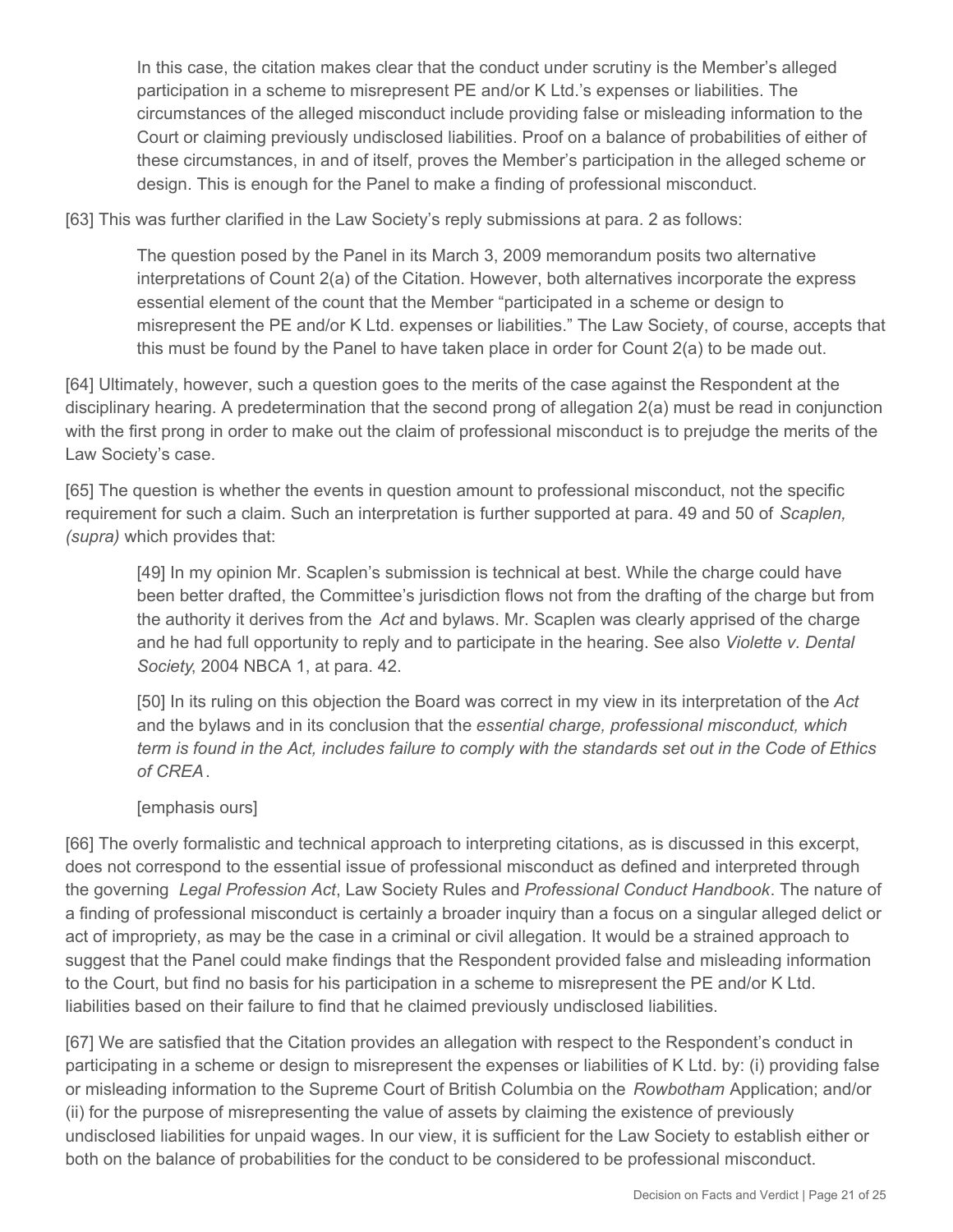[68] Counsel for the Law Society contended that any activities that deal with one's assets to grant priority when a *Rowbotham* Application is contemplated, is generally considered improper and may be itself grounds to deny any *Rowbotham* relief, which is what happened.

[69] Counsel for the Law Society also contended that, with respect to the claim for monetary wages:

(a) In PE, the M children worked many hours and did not receive monetary wages for the work they provided. Further, there was no expectation that they would receive monetary compensation. When they did receive paycheques, they endorsed them over to their father.

(b) With respect to K Ltd., there was no obligation on the part of K Ltd. to pay any wages, nor did the children expect to receive wages.

(c) The M children volunteered their services for the common good of the family enterprises and that they would be long term beneficiaries of any such success and if they failed that would be their risk. In the interim, they received a number of benefits, including room and board, living expenses, clothes, RRSPs, post secondary-education, books, cars, auto insurance, gas and spending money.

(d) Once RM was arrested and it became apparent that there would be a need for *Rowbotham*  funding, steps were taken to create a claim for unpaid wages. These included calculating hours and wage rates details as if there was an employment agreement, which there was not, formulating triggering events and introducing those claims for the first time in financial statements and then asserting those claims to the AG and in the *Rowbotham* Application itself. The first claim recorded in the financial statements was for the year ended December 31, 2001, dated June 21, 2002.

(e) There was something untoward in the framing of the argument by Mr. Woodall in the *Rowbotham* Application and in his testimony before us in characterizing the "claim for unpaid wages" as a claim for restitution and unjust enrichment, as this was not the way the claims were characterized initially in the documentation prepared for the *Rowbotham* Application.

(f) The Respondent's evidence before the Hearing Panel that at no time did he expect to receive an accounting of the amount of time that he had put into the business and then have that translated into payment for wages was contrary to what he testified to at the *Rowbotham* Application.

(g) As the M children were provided with a number of incidentals, including living expenses, payment of tuitions, etc., no claim for unpaid wages is warranted, nor would a claim for unjust enrichment or restitution likely succeed.

[70] Counsel for the Law Society further contended that the Respondent knowingly participated in providing false information to the Court for the purposes of obtaining a benefit.

[71] Counsel for the Law Society referred to paragraphs 56 and 57 of the Respondent's Affidavit, which suggested that this arrangement for payment was an arrangement from the get-go as opposed to having been contemplated and developed in late 2001 and early 2002. Counsel suggested this was a grossly misleading misrepresentation to the Court and was similar to that conduct complained of, as noted in *Re Morse*, 1991 CanLII 461 (On LSDC). This is furthermore compounded when the financial statement presented by RM in his bail application showed no such contingent liabilities.

[72] Counsel for the Law Society also contended that RM could not have his cake and eat it too. The Respondent testified before us that his work at the Hotel could be characterized as sweat equity. Counsel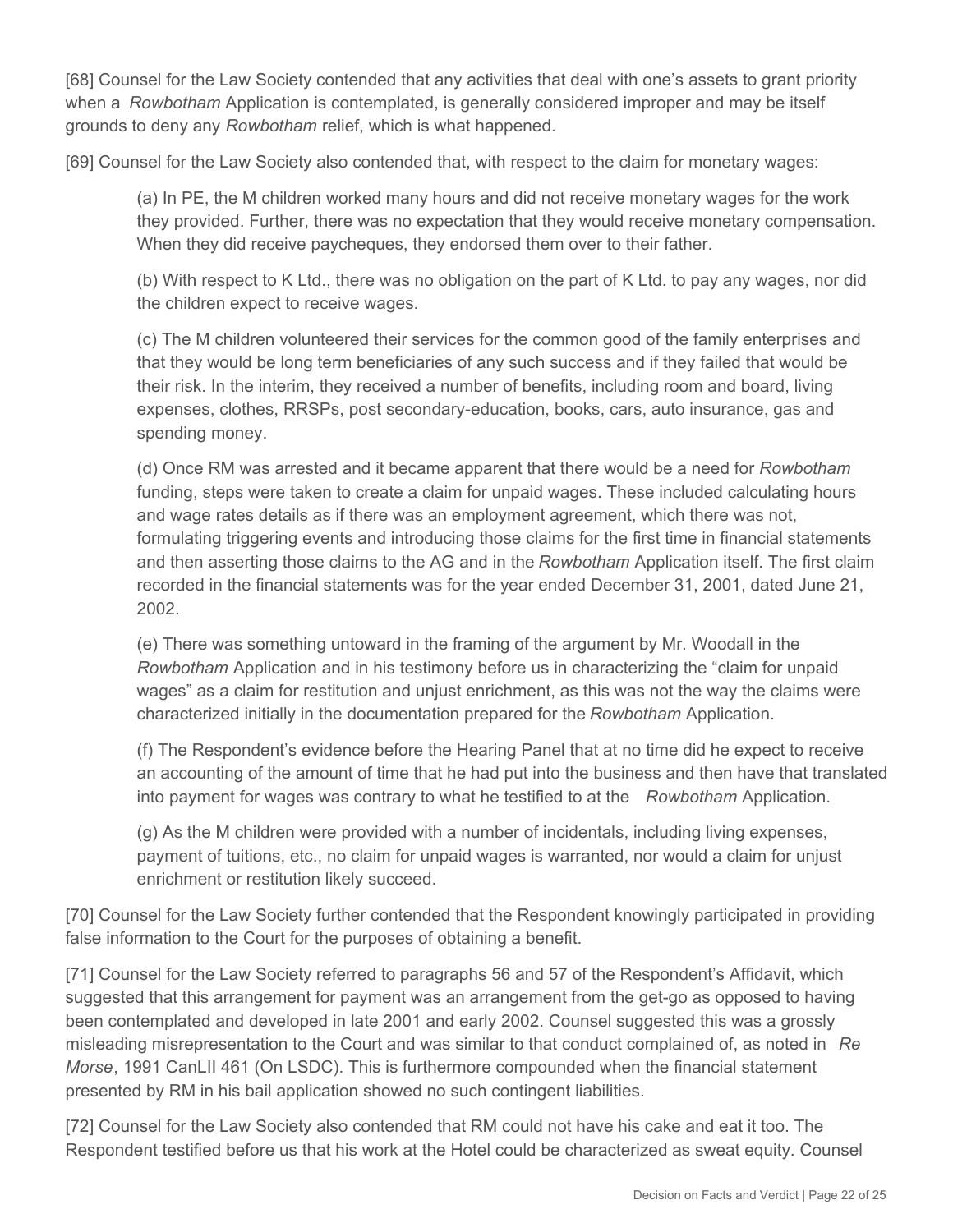contended that, if it was truly sweat equity, that would explain the non-reporting, and create no debt owing to the children. However, sweat equity and deferred wages are simply "irreconcilable and incompatible concepts". For them now to claim a debt that was not sweat equity at all and the failure to record the debt was "dishonest to the Court and to the bank".

[73] In analyzing the evidence as it relates to each of these allegations, we considered specifically the Respondent's Affidavit. In that Affidavit, the Respondent affirmed that (paragraph 56) "K has promised my siblings and I [sic] payment for our wages when the business first started, but had a limited ability to pay. These wages are recorded as contingent liabilities of K." On its face, that sworn evidence was at least misleading if not false.

[74] The evidence before us was that, when the business first started in 1997, there was no agreement made between K and the Respondent or his siblings for the payment of wages. In fact:

(a) The Respondent testified that wages were not paid, such as they had been paid for work done for P, with the cheques endorsed back to RM.

(b) The Respondent knew that the Hotel was built for his and his siblings' future.

(c) The Respondent's labour in the years 1997 ? 2001 was considered by him to be "sweat equity".

(d) The financial statements for K Ltd. for the years ending December 31, 1997 ? 2000 made no reference to contingent liabilities for unpaid wages.

(e) The Respondent testified that he did not expect to be paid for any of the work that he did in 1997 ? 2000.

(f) The financial statements prepared by the Respondent in November, 2001 did not make reference to any Deferred Wages.

[75] The agreement for payment of wages was not made until late 2001 or early 2002 and from that point onwards was disclosed in the financial statements and ultimately to the AG and clarified before the Hearing Panel.

[76] The failure to explain the true situation in the Respondent's Affidavit, in our opinion, was misleading. The Respondent should have disclosed in the Affidavit, as he testified before us, that initially there was no discussion on how or when the wages would be paid, but after his father was charged and given the approach taken by his father's counsel on the *Rowbotham* funding, that in late 2001 or early 2002 steps were taken to show these retroactive wages as "Deferred Salaries".

[77] Furthermore, in paragraph 57 of his Affidavit, the Respondent stated that the wages were not paid at the time they were incurred as cash flow was tight, but they agreed to take lump sum payments once the Hotel reached a targeted debt servicing ratio. This again is misleading as there was no agreement to take lump sum wages, as suggested. It was not until late December 2001 or early 2002, that this suggested arrangement tied to the debt servicing ratio arose (after RM started his application for *Rowbotham* funding).

[78] It is clear that the Respondent and GS developed a systematic arrangement, or scheme, to record the unpaid wages from 1997 to 2001 as contingent liabilities on the financial records and to develop a payment schedule that would be triggered after a debt service ratio was met. This scheme was consistent with the objectives of RM's position in the Rowbotham Application, namely to ensure that his personal monies available to fund his defence reflected any and all liabilities. However, in looking at allegation 2(a), the Law Society must prove on the balance of probabilities that the Respondent misconducted himself professionally by "participating in a scheme or design to misrepresent the … liabilities of … the K Hotel [business] by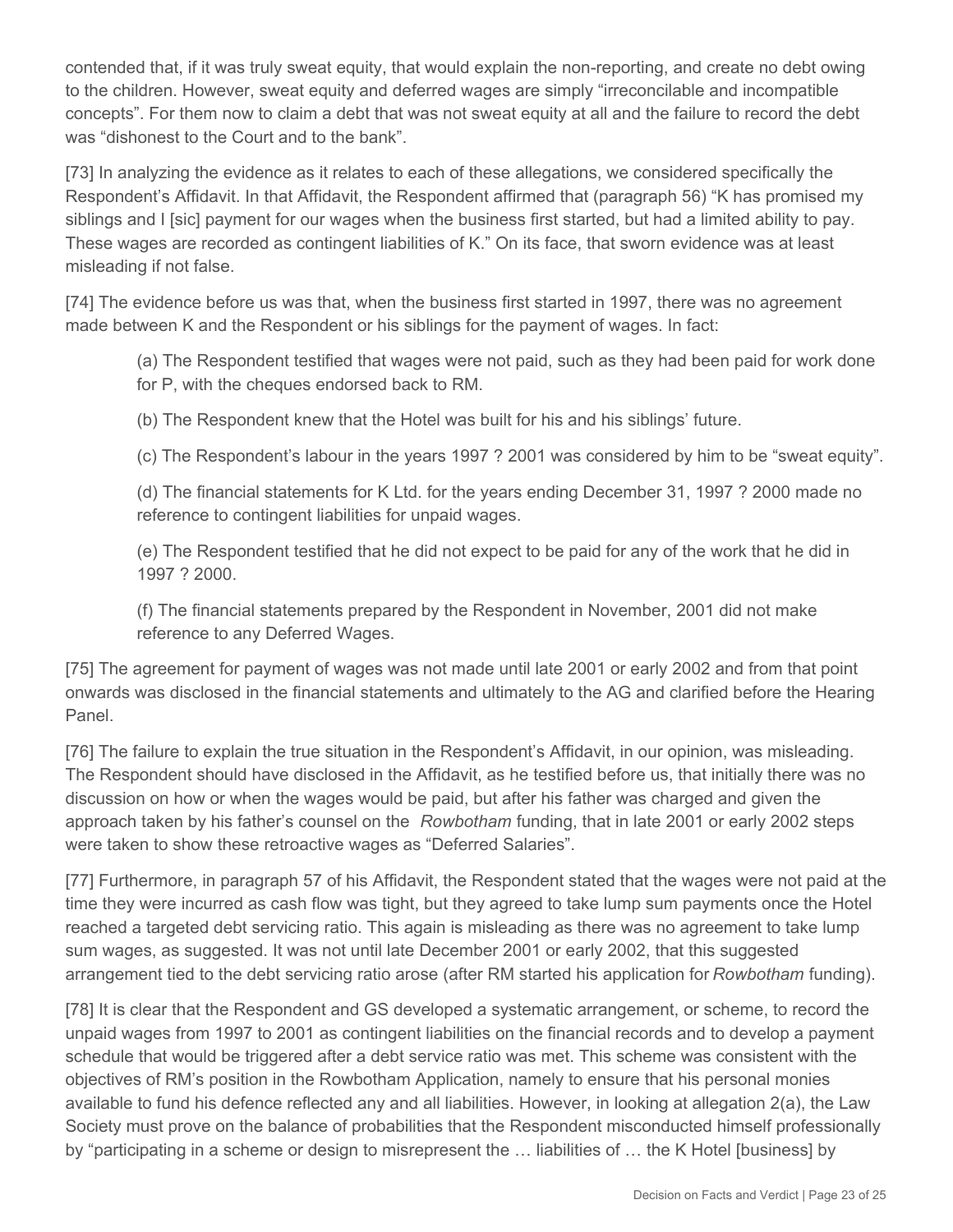providing misleading information to the Supreme Court of British Columbia … ."

[79] We are satisfied that the Respondent provided the Court with misleading information by reciting in his Affidavit very precise conditions referable to the deferred wage claims without revealing that these conditions were a late construct, which late construction should have been disclosed to the judge for consideration.

[80] The Respondent is a lawyer and an officer of the Court, and in this case he was also a witness, and as such he had a duty to ensure that the Court was not misled by anything he said as a lawyer, or as a witness.

[81] Allegation 2(a), which the Law Society decided to pursue, suggests that there must be an agreement between the Respondent and one or more persons to misrepresent the expenses or liabilities of the K Hotel business. "Participating", "scheme" and/or "design" imply a plan executed by more than one person. Although there is substantial evidence to suggest that the Respondent and GS worked diligently in preparing the financial statements and the GS Letter, that was not the allegation before us. The allegation is that the misleading Affidavit was part of the scheme or design in which the Respondent participated with someone. There is no evidence that, when the Respondent completed and signed his misleading Affidavit (March 10, 2003), he worked in concert with anyone. To suggest so would be purely speculating.

# Decision

[82] Having made these observations, we are satisfied that the Respondent provided misleading information to the Court, and it would be wrong for us to excuse him just because it was not proved that he participated with at least one other person in providing that information. Following the analogy of included offences in criminal law, we conclude that the Respondent, by providing the misleading information, whether or not he did so in the execution of a plan to which any other person was a party, misconducted himself professionally. We have no difficulty in saying that the Respondent could not reasonably have thought that he did not have to meet the allegation that he provided the Court with misleading information, whether or not it was alleged that he had provided it by participating with one or more persons.

[83] We are satisfied that the Law Society has established on the balance of probabilities that the Respondent provided misleading information to the Supreme Court of British Columbia in the *Rowbotham*  Application of RM. This is an included allegation in allegation 2(a), and as such we are satisfied that the Respondent's actions were professional misconduct.

[84] However, we are also satisfied that the Law Society failed to establish that the Respondent did not disclose the liabilities of unpaid wages as alleged. These unpaid wages were disclosed as early as January 2002 and formed the basis for the position advanced by counsel for RM at the *Rowbotham* hearing, namely that these liabilities were to be used to reduce the amount of RM's estate to be made available to fund his defence.

[85] We are further satisfied that the Law Society has failed to establish the allegations set out in allegation (1) and as previously noted allegation 2(b) was dismissed on a no evidence motion.

[86] Finally, having made a determination against the Respondent in allegation 2(a), for the reasons previously noted, we are not satisfied that allegation 3 had been made out, as the Law Society has failed to establish that the Respondent participated in a scheme or design, which by necessity was imported into that allegation by the use of the introductory words "as set out in paragraphs 1 and 2 above".